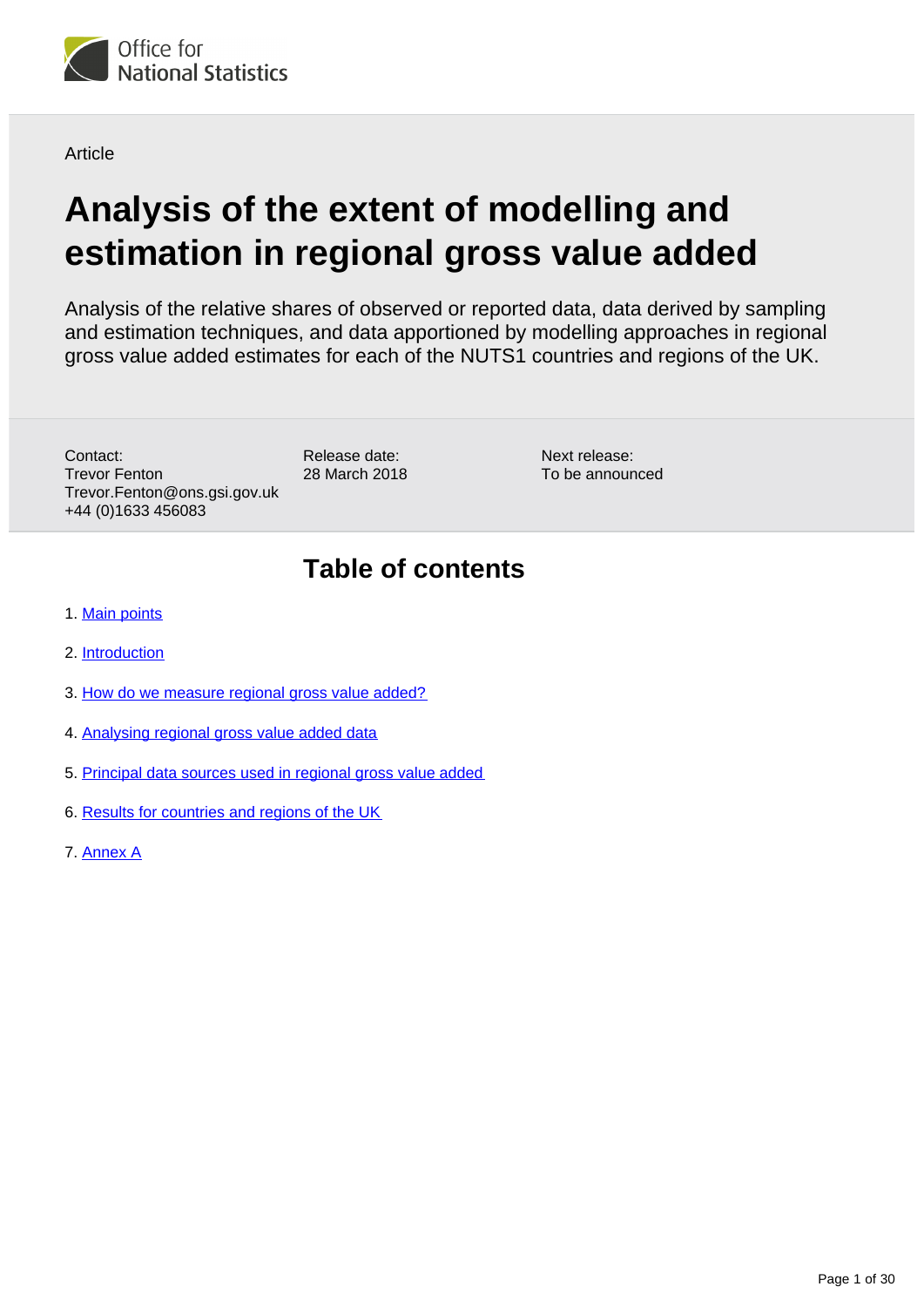## <span id="page-1-0"></span>**1 . Main points**

- We have broken down the source data used in the regional measurement of gross value added (GVA) into three different types of data; we have calculated these shares for both the income measure (GVA(I)) and the production measure (GVA(P)), using data for 2014.
- The first type covers data that are directly observed at a regional level, collected in a way that can be immediately and wholly assigned to a single region; at the aggregate UK level, there is around 32% observed data in GVA(I) and around 23% in GVA(P).
- The second type covers data that are not directly observed, but are estimated using sampling and weighting techniques common to all sample surveys; at the aggregate UK level, there is around 51% estimated data in GVA(I) and around 49% in GVA(P).
- The third type covers data that are modelled to provide regional estimates, most often by the apportionment of data collected for a larger area using some regional indicator; at the aggregate UK level, there is around 17% modelled data in GVA(I) and around 29% in GVA(P).
- Most countries and regions of the UK have similar shares of observed, estimated and modelled data; the exception is Northern Ireland, where there is a much higher proportion of observed data and much lower proportion of modelled data, due to the separate data collection that takes place there.

## <span id="page-1-1"></span>**2 . Introduction**

Statistics are compiled using a variety of techniques and sources of information. Some are simple and therefore easy to understand. Others are complex, involving many different components measured in different ways and combined to provide aggregate estimates. The UK Regional Accounts measure of gross value added (GVA) is a very complex statistic that combines two independent measures, each compiled using hundreds of input datasets to represent individual components of GVA.

Users of regional GVA statistics have expressed interest in gaining a better understanding of the extent to which these estimates are based on observed data, that is information provided by businesses or government that relates directly to activities taking place in a known geographic area.

The assumption underlying this interest is that the more observed data are present in the estimates, the more accurate those estimates will be. Where statistical techniques, such as sampling and apportionment, are used to help derive regional estimates, there is an increased risk that the methods used will introduce sampling error or modelling imprecision to the data, with the possibility of producing misleading results.

This article presents an analysis of the UK balanced measure of regional gross value added (GVA(B)) published in December 2017, focusing on the data sources and methods used to measure activity in the countries and regions of the UK during 2014. In the analysis, we estimate the proportion of GVA that is directly observed, the proportion that is derived by sampling and estimation (using weighting to represent non-sampled activity) and the proportion that is derived by apportionment of data relating to larger units that cross regional borders, or by other forms of modelling that involve using different variables to guide the regional allocation of a component of GVA.

## <span id="page-1-2"></span>**3 . How do we measure regional gross value added?**

In the UK Regional Accounts, we measure regional gross value added (GVA) twice, using different approaches and different data sources, to compile two independent estimates for each area. The two approaches are the income approach (GVA(I)) and the production approach (GVA(P)). We then put these two independent estimates through a "balancing process" that seeks to identify the relative strength of each and produce a single "balanced" estimate of GVA for each region (GVA(B)).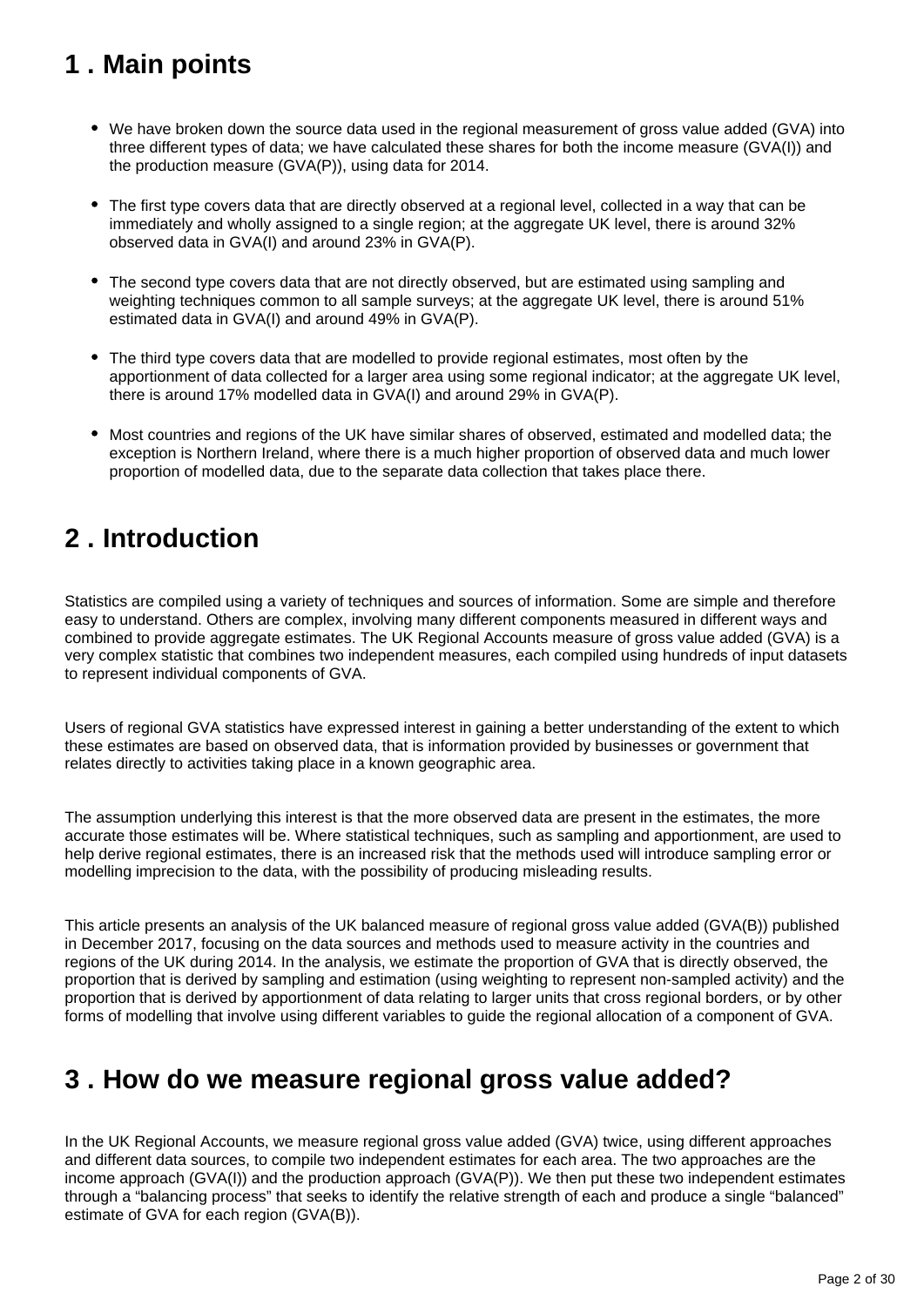The two measures are conceptually equal but use different methods to derive GVA. The income approach sums the components of income (compensation of employees, mixed income, rental income, gross trading profit and surplus, non-market capital consumption, holding gains, taxes less subsidies on production) to give a measure of GVA. In the production approach, GVA is calculated as total output of goods and services less the value of goods and services used up in the production process (intermediate consumption).

In addition, there are several places in both measures where some element of GVA is separated out for a particular purpose, requiring an individual treatment to apportion it to the regions. Many of these have arisen following the implementation of changes necessary to comply with the terms of the European System of Accounts 2010: ESA 2010, as new data sources have been found to measure specific activities in both national and regional accounts. As a result, we have a fairly long list of components that are used in each of the two measures of regional GVA.

Once both income and production measures have been compiled, we assign quality measures to each of those components and weight them together, according to each component's contribution to GVA, to give a pair of quality metrics for the two estimates. These quality metrics are used to inform a weighted arithmetic mean of the two independent estimates, which gives us GVA(B).

Further details of the balancing process can be found in the article Development of a balanced measure of [regional gross value added](https://consultations.ons.gov.uk/national-accounts/consultation-on-balanced-estimates-of-regional-gva/supporting_documents/Development%20of%20a%20balanced%20measure%20of%20regional%20gross%20value%20added.pdf).

## <span id="page-2-0"></span>**4 . Analysing regional gross value added data**

Each of the components used in the measurement of regional gross value added (GVA) starts with a value for the UK as a whole, which is taken from the latest UK National Accounts Blue Book dataset. We then use the most appropriate available regional indicator to allocate the national total to parts of the UK, in a top-down hierarchical process. In this way we ensure that all of the regions sum to the published UK total and all subregions sum to their respective region total.

The regional data used to inform the distribution of the national value cover a wide range of sources, including several of the major Office for National Statistics (ONS) business surveys, surveys carried out by other government departments and various administrative data collected by government for non-statistical purposes, such as monitoring and regulation. Where possible we aim to use a regional measure of the same component or variable that we are trying to allocate, but in some cases no regional data are available. In these cases, we have to use a modelling approach in which we use the distribution of another variable that we believe to be similarly distributed to provide a pattern.

By understanding the ways in which they collect data, we can calculate or estimate the proportion of each of these data sources that represents directly observed data, data estimated using weights for non-sampled units, and data apportioned down from larger units or otherwise modelled using a proxy indicator. Then we can weight the components together according to their contribution to GVA to provide aggregate measures of the three types of data.

We begin by ranking all the components in order of their contribution to GVA. That way we can address those with the largest weight first and build up our picture piece by piece until we have covered a sufficient amount of the total to provide reliable and representative results.

In the income measure, the largest components are (weights in 2014 UK GVA):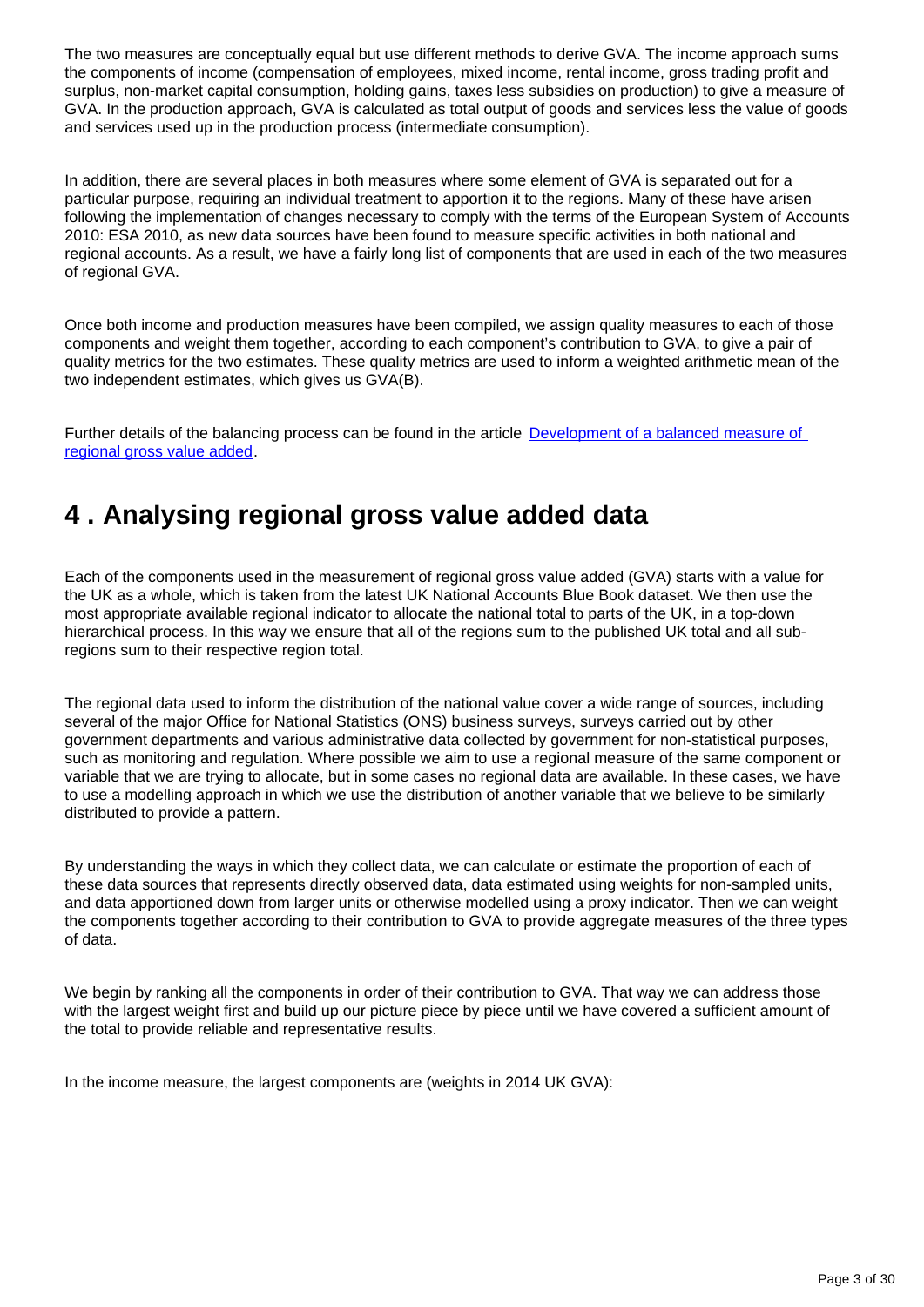- compensation of employees (55%)
- gross trading profits (22%)
- rental income (13%)
- mixed income (5%)  $\bullet$
- non-market capital consumption (2%)
- taxes on production (2%)
- all other components (0.5% or less)

In the production measure, the largest components are:

- output less intermediate consumption (71%)
- government including public corporations (13%)
- imputed rental of owner-occupiers (9%)
- self-employed (3%)
- research and development (1%)
- offshore oil and gas extraction (1%)
- non-profit institutions serving households (0.6%)
- agricultural output and intermediate consumption (0.6%)
- all other components (0.4% or less)

If we can cover all of the named components we will achieve approximately 99% coverage of both measures. All of the other components have negligible impact. We can then scale the aggregate results to provide representative percentage shares of the entire GVA measure.

To provide useful results that allow comparisons to be made we will carry out the analysis for each Nomenclature of Units for Territorial Statistics (NUTS)1 country and region of the UK, including the Extra-Regio category for activity that cannot be assigned to a single mainland region, and also derive aggregates for England and the UK as a whole.

Results will be presented for each Standard Industrial Classification 2007: SIC 2007 section (A to T) and in aggregate for the whole economy measure of GVA.

## <span id="page-3-0"></span>**5 . Principal data sources used in regional gross value added**

There are many data sources used to estimate the regional allocation of the various components of regional gross value added (GVA). In fact, there are over 400 input datasets that are used across the income and production measures. However, only relatively few of them have a weight sufficient to be worth considering in this analysis.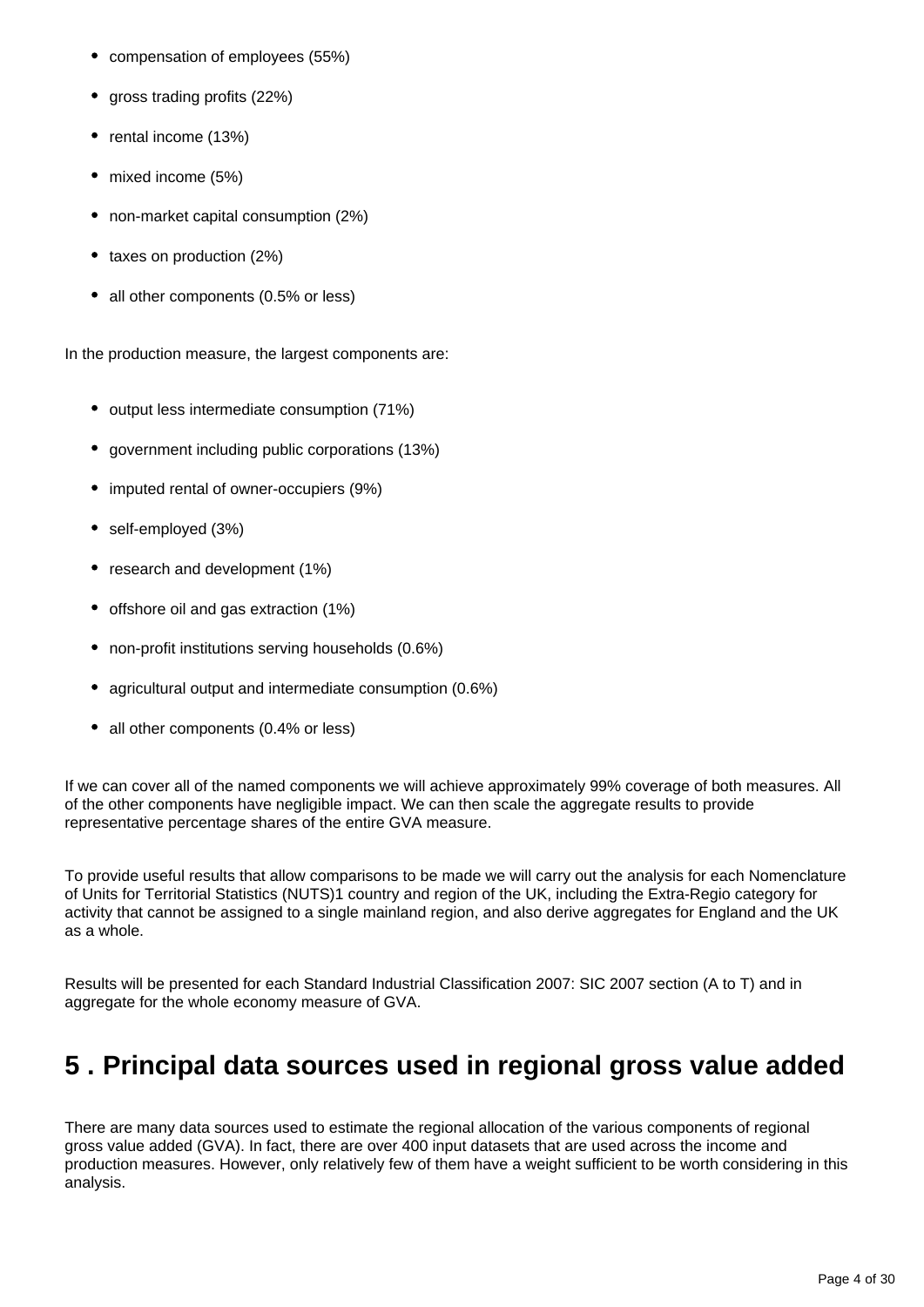In this section we describe the main features of the data sources that have the greatest contribution to regional GVA, with particular focus on the extent of modelling and estimation they employ.

#### **Annual Business Survey**

The principal structural business survey operated by the Office for National Statistics (ONS), the Annual Business Survey (ABS) collects a range of financial information from UK companies. Data are collected for the whole company (reporting unit), but regional results are compiled through a regression model that apportions data to individual sites (local units). Obviously, single site businesses are not affected by this model.

Data are collected by ONS from around 62,000 businesses in Great Britain, and by the Department of Finance Northern Ireland (DoF) from around another 9,000 businesses in Northern Ireland.

Sample selection is carried out using a stratified random sample design. Groups of reporting units (cells) are defined by three strata: employment size band; industry; and geographical region. There are around 4,000 of these cells in the ABS design.

All businesses in the largest employment size band are selected every year. For most industries, this is all businesses with 250 or more employees, but for a few industries that have large numbers of businesses with more than 250 employees, it is raised to all those with 1,000 or more employees. The smallest businesses (0 to 9 employment) in any industry will only be selected for one year and then not selected again for the next three years.

To calculate the estimates for an entire population from data collected from a sample, ABS uses standard statistical weighting methods. Essentially the results received from the sample are multiplied by two weights.

The a-weight, also known as the design weight, which accounts for the sample design so that a business' probability of selection is properly reflected. So, for example, a business with a small probability of being selected for the survey will have a large design weight.

The g-weight, or calibration factor, makes a correction for any potential bias in the selected sample. For example, in a random selection of five businesses out of a population of 10, it is possible that the five businesses selected have, by chance, higher values for the variables of interest than the non-sampled businesses. If no correction is made, the population total would be over-estimated. Auxiliary information, that is, information not collected by the survey, which acts as a proxy for the variable of interest, is used to correct for this effect. The ratio of the actual population total for the auxiliary variable to the population total estimated from the sample's auxiliary variables is calculated and this is called the g-weight. For ABS, the auxiliary variables are the employment and turnover held on the Inter-Departmental Business Register (IDBR), with the choice dependent on the variable being estimated.

The weighted value is calculated using the following formula:

weighted value = returned value of the variable \* a-weight \* g-weight

Estimates of population totals are then found by simply summing the weighted values over the whole sample. This method of estimating population values from samples is common to most ONS business surveys, with only detail changes between different surveys. We have described it in some detail here, but it may also be assumed to apply to the other ONS sources listed here unless explicitly stated otherwise.

To produce ABS regional data, the reporting unit data must be apportioned amongst the local units of that business. Regional data are apportioned based on local unit industry classification, employment size and regional location.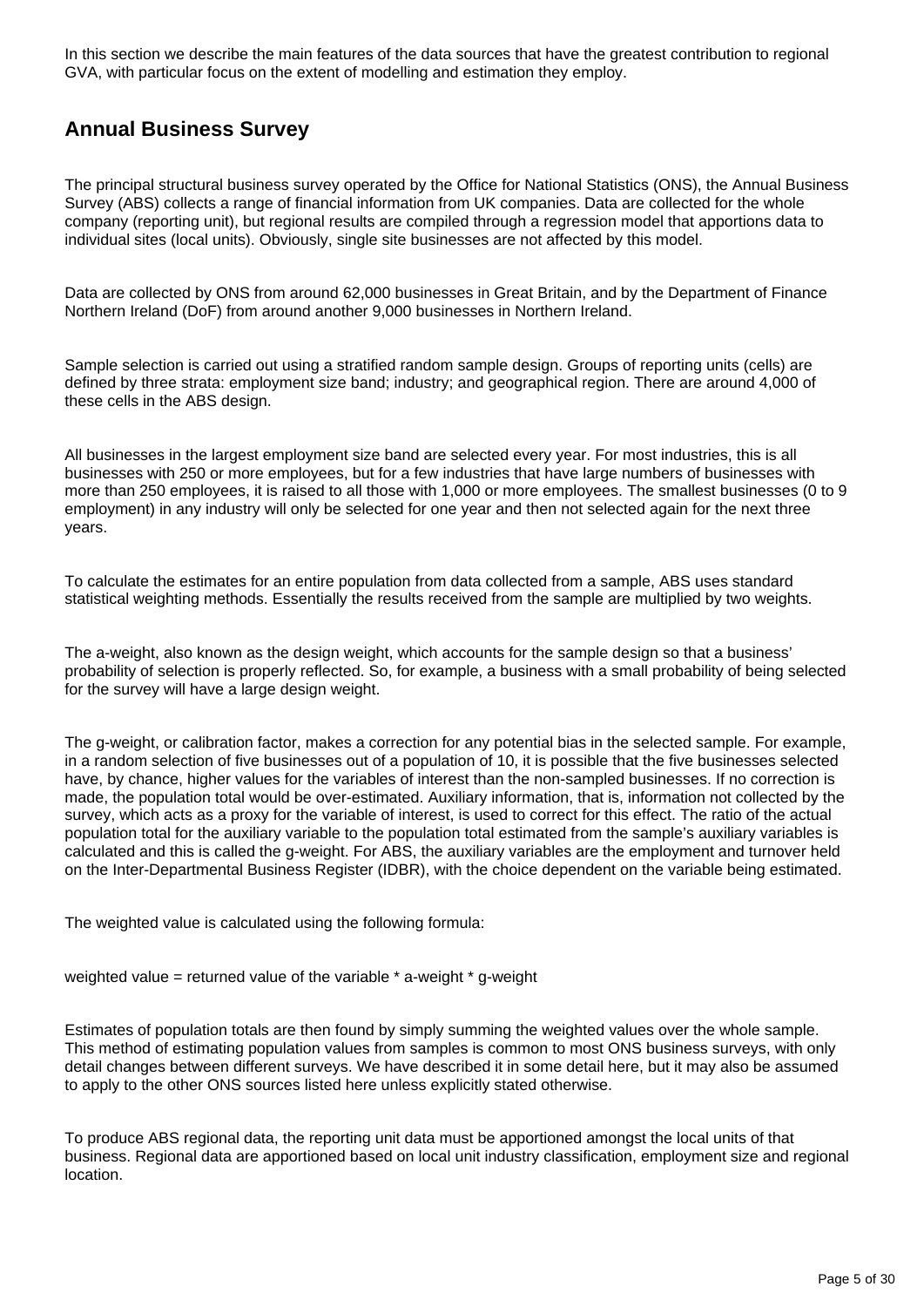The regional ABS methodology uses information held on the IDBR for local unit employment to compile detailed estimates below the national level. Since no local unit information is collected by the ABS, the reporting unit data are apportioned amongst the constituent local units in line with a regression model. The covariates used in this model represent industry, geography and employment size bands. The model parameter estimates are obtained by fitting the model which best predicts the data gathered from reporting units with very few local units.

The ABS provides several variables that are used in regional GVA. Foremost of these are estimates of approximate gross value added (aGVA) and total purchases, which are used in the production measure (GVA(P)) to estimate output less intermediate consumption for a wide range of industries. In the income measure (GVA(I)), we use estimates of total employee costs to represent the compensation of employees in the manufacturing industries and we derive estimates of approximate gross operating surplus by subtracting total employee costs from aGVA, which are used to represent gross trading profits for many industries.

The ABS data are not used in the agriculture or finance industries, or for the non-market public services or activities of households.

Of all the data sources used in regional GVA, the ABS has the greatest overall impact, representing around 71% of GVA(P) and 22% of GVA(I). It also includes elements corresponding to all three of the categories of data we wish to analyse: directly collected from businesses operating in a single region; weighted to represent nonsampled businesses; and apportioned to regions from UK-wide company information.

### **Business Register and Employment Survey**

The ONS Business Register and Employment Survey (BRES) publishes employee and employment estimates at detailed geographical and industrial levels. It collects comprehensive employment information from businesses in England, Scotland and Wales, representing the majority of the Great Britain economy. The Department of Finance Northern Ireland (DoF) collects the same BRES information independently in Northern Ireland. Both data sources are then combined to produce estimates on a UK basis.

BRES provides data on the number of employees in the UK in the public or private sector (determined by the legal status of the business) and those working on a full-time or part-time basis. For the purpose of the survey, part-time is classified as 30 hours per week or less. BRES data are also used to update the Inter-Departmental Business Register (IDBR), which is the main sampling frame used for most of our business surveys. The survey sample, of approximately 80,000 businesses, is weighted up to represent the economy covering all sectors, using methods similar to those described for the ABS.

If an enterprise is selected for BRES, then all its constituent local units are selected. Data are requested from each local unit. Broadly, the sample is stratified into: large or complex enterprises, unusual enterprises, and medium and small enterprises. Medium and small enterprises are further stratified by country (England, Scotland and Wales) and two-digit SIC 2007. The strata containing large or complex or unusual businesses and medium enterprises in Scotland and Wales are fully enumerated strata.

The Northern Ireland sample in 2014 was around 12,000 businesses and this is the sample that is represented in this analysis. It should be noted that in every alternate year a larger sample is used, either 30,000 businesses or a full census of around 70,000 businesses. In different years the amount of observed and estimated data will vary considerably. We show only the lowest amount of observed data.

BRES employees data are used in conjunction with earnings estimates from the Annual Survey of Hours and Earnings (ASHE) to derive estimates of compensation of employees in regional GVA(I) for all industries except manufacturing and households.

BRES public sector employee estimates are used in regional GVA(P) to represent the non-market output of government and other public services. BRES employees data are also used in GVA(P) for the measurement of parts of the finance industry and the activities of non-profit institutions serving households.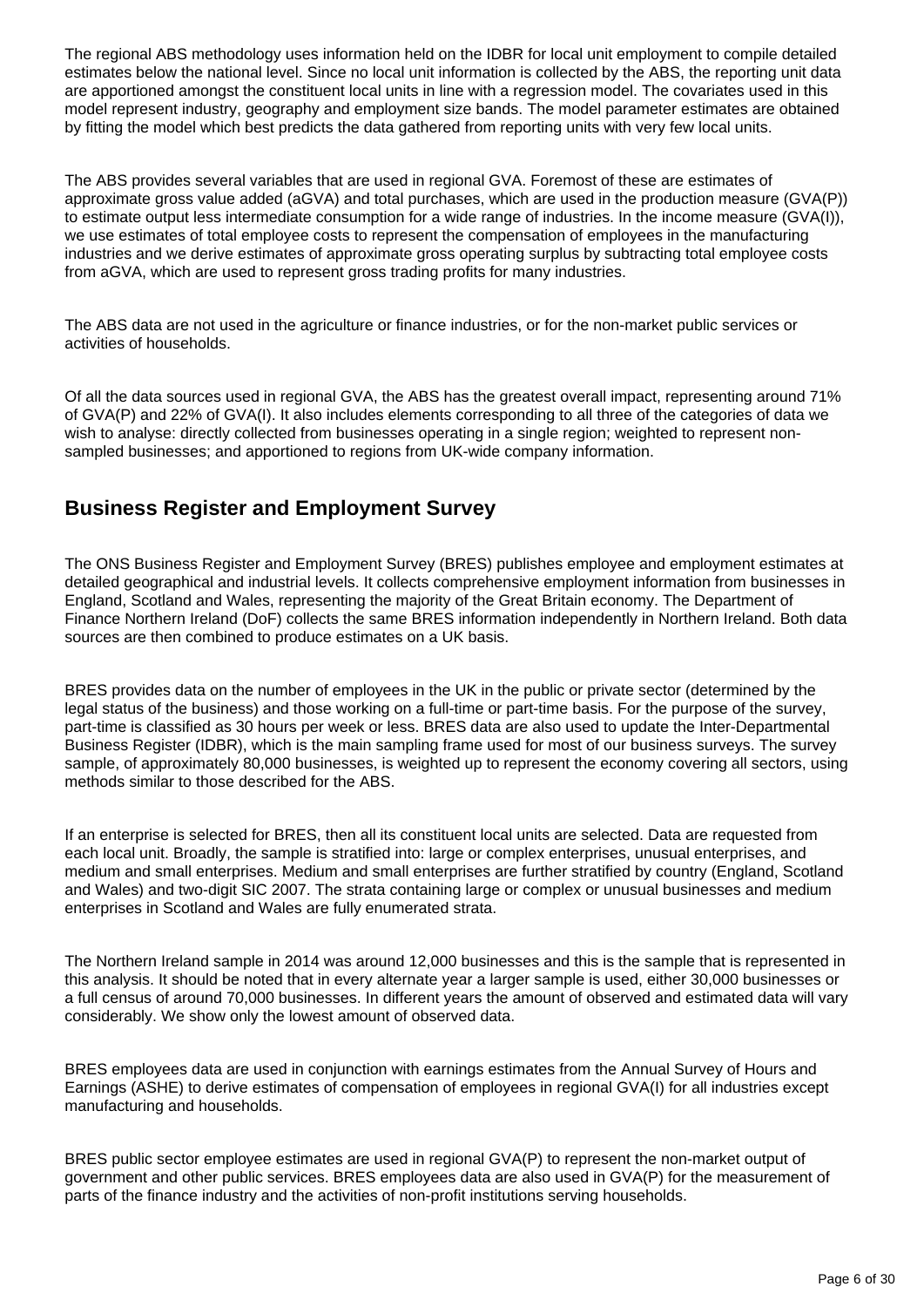BRES is the second-largest data source used in regional GVA, representing around 24% of GVA(I) and 7% of GVA(P). Because data are collected for each local unit, there is no apportionment of BRES data to derive regional results, so it only contributes to the observed and estimated data categories, the latter comprising the weighting of data to represent non-sampled units.

### **Annual Survey of Hours and Earnings**

The ONS Annual Survey of Hours and Earnings (ASHE) is the most comprehensive source of earnings information in the UK. It provides information about the levels, distribution and make-up of earnings and hours paid for employees by sex and full-time and part-time working. Estimates are available for various breakdowns, including industries, occupations, geographies and age groups. ASHE is used to produce hours and earnings statistics for a range of weekly, annual and hourly measures.

ASHE is based on a 1% sample of employee jobs taken from HM Revenue and Customs (HMRC) Pay As You Earn (PAYE) records. Information on earnings and hours is obtained from employers and treated confidentially. The total sample size is around 180,000 employee jobs. When non-response is taken into account the achieved sample is around 0.5% of the working population.

ASHE is the official source of estimates for the number of jobs paid below the National Minimum Wage. ASHE is also used to produce estimates of the proportion of jobs within each workplace pension category. Since ASHE is a survey of employee jobs, it does not cover the self-employed or any jobs within the armed forces. Given the survey reference date in April, the survey does not fully cover certain types of seasonal work, for example, employees taken on for only summer or winter work.

Returned data are weighted to UK population totals from the Labour Force Survey (LFS) based on classes defined by occupation, region, age and sex. There are two processes involved in the weighting of responses for ASHE. The first allocates individual cases a design weight to adjust for non-response. For this purpose, responses are treated as being in one of four strata, depending on whether they were part of the original questionnaire despatch, one of the later supplementary surveys or have a special arrangement in place with ONS to return their data electronically.

For the second part of the weighting, the final file of responses is post-stratified to population estimates taken from the LFS in 108 post-strata. These post-strata are defined as a cross-classification of: occupation (nine groups); age-band (three groups); gender; and region (London and South East; and the rest of the UK). ASHE average weekly earnings data are used in conjunction with employee numbers estimates from the Business Register and Employment Survey (BRES) to derive estimates of compensation of employees in regional GVA(I) for all industries except manufacturing and households.

ASHE public sector earnings estimates are used in regional GVA(P) to represent the non-market output of government and other public services, and for the measurement of parts of the finance industry.

ASHE represents around 24% of regional GVA(I) and 6% of regional GVA(P), making it the third-largest data source used. Similarly to BRES, it involves no apportionment, but owing to the relatively small sample proportion the data are effectively 99.5% estimated through weighting to represent non-sampled workers.

### **Rental data from the Valuation Office Agency**

Actual rentals for housing paid by households are an estimate of the housing services consumed by households who are actually renting their residence. Imputed rentals can be described as the income that a homeowner effectively pays themselves, equivalent to what they could have received if they rented their house to a tenant. In the UK, actual rentals are substantially smaller than imputed rentals, as a majority of households own their homes.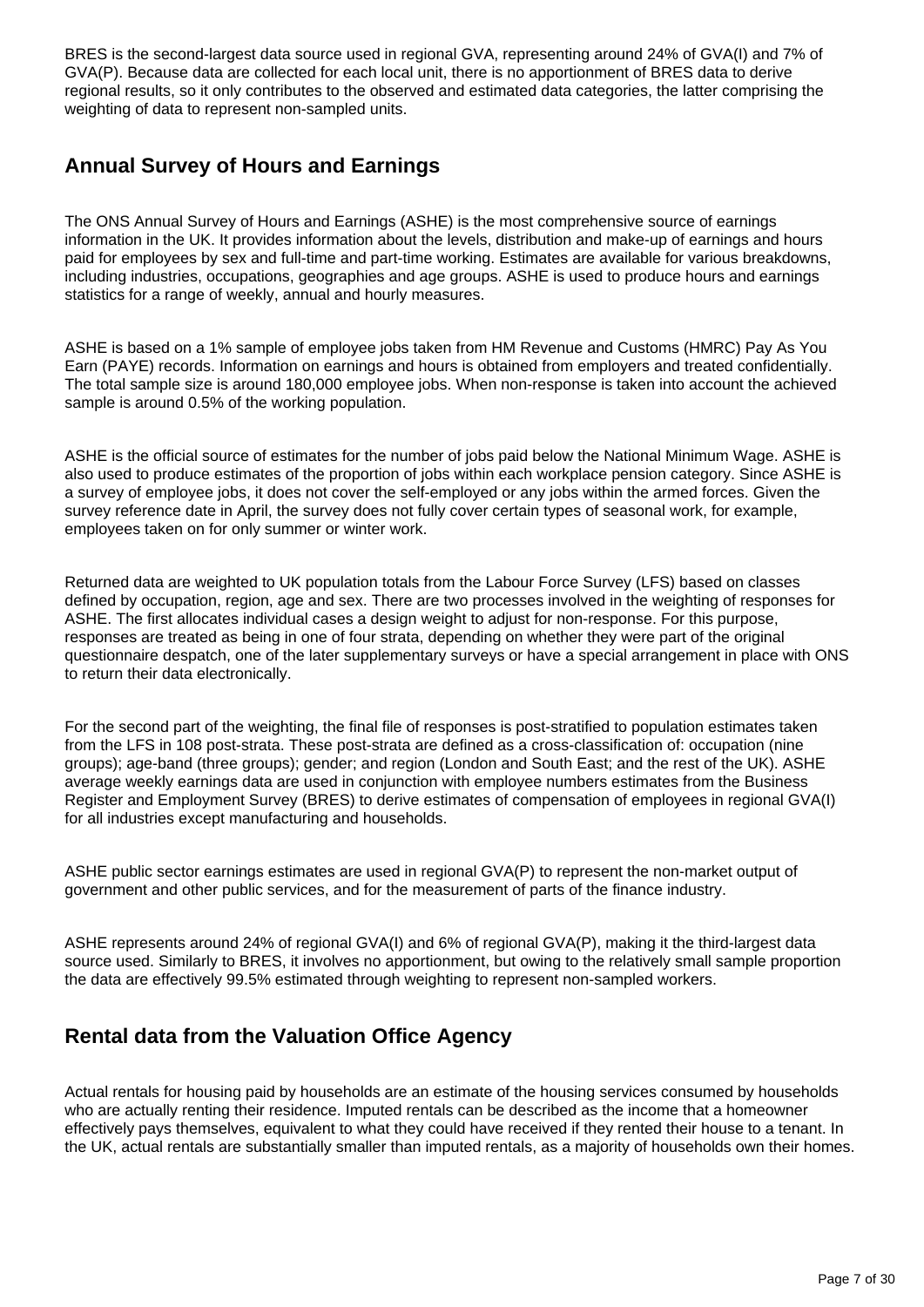For actual rentals we use Valuation Office Agency (VOA) data on rental prices in England and Wales and similar data from the devolved administrations for Scotland and Northern Ireland. The same data are used to represent imputed rental, since no actual transaction takes place.

These administrative sources have a combined sample size of over 500,000 properties per year and are stratified by region and dwelling type. In addition, they enable furnished and unfurnished properties to be separately identified along with actual rentals for second homes. The regions used are Wales, Scotland, Northern Ireland and the nine English regions and the dwelling types are flats (including maisonettes), terraced houses, semidetached houses and detached houses.

Within each of these strata, private actual rentals are calculated as the average price of privately-rented dwellings, multiplied by the number of dwellings. Different prices are used for furnished and unfurnished properties, with the number of dwellings being sourced from the Ministry for Housing, Communities and Local Government (MHCLG). Total private actual rentals is then the sum of the private actual rentals across all the strata.

We use the imputed rental data in both measures of regional GVA and the actual rental data in the income measure, since it has a separate rental income component. The production approach includes actual rental within the more general output of the real estate industry. The rental data represent around 10% of GVA(I) and around 9% of GVA(P). The actual rental data contain around 6% observed data, based on the approximate sample size of 500,000 properties, whereas the imputed data are by definition entirely estimated.

#### **Self-assessment data from HM Revenue and Customs**

Her Majesty's Revenue and Customs (HMRC) provide administrative data on the profits of sole traders and partnerships, collected from self-assessment forms required for taxation purposes.

The data are supplied on a financial year basis and are converted to calendar years. Once converted, the data are lagged by a year compared with the published GVA data, so they are not included in the provisional year estimates. The data are based on an extract of almost 100% of the self-assessment data, making it a virtual census of the self-employed workforce.

The data provided by HMRC are allocated to regions of the UK according to the usual residence of the person completing the self-assessment form. In regional GVA, we allocate GVA according to the place where the activity takes place, what we term a "workplace basis". While it is likely that the vast majority of self-employed people carry out the bulk of their work within their NUTS1 region of usual residence, this assumption loses credibility when applied to smaller geographic areas. For the purpose of this analysis, we have assumed that most of the self-assessment data are observed data, as we are only concerned with the larger geographic areas.

The exceptions are for industries and regions where the data have been suppressed by HMRC to avoid disclosure of personal information, owing to small numbers of contributors. In these cases, we have imputed values for the missing data and for this analysis, we have classified these as modelled data. In general, they represent a very small part of the self-assessment data.

For regional GVA(I), HMRC self-assessment data for partnerships and sole traders are used respectively as regional indicators for the gross trading profits of partnerships and the mixed income of self-employed workers. Together these represent around 7% of regional GVA(I).

For regional GVA(P), HMRC self-assessment data for sole traders are used as a regional indicator for the GVA of sole traders, for a subset of industries identified as having a significant proportion of self-employed workers. In this case, the self-assessment data are used because the ABS has a relatively poor coverage of sole trader enterprises. This represents around 3% of regional GVA(P).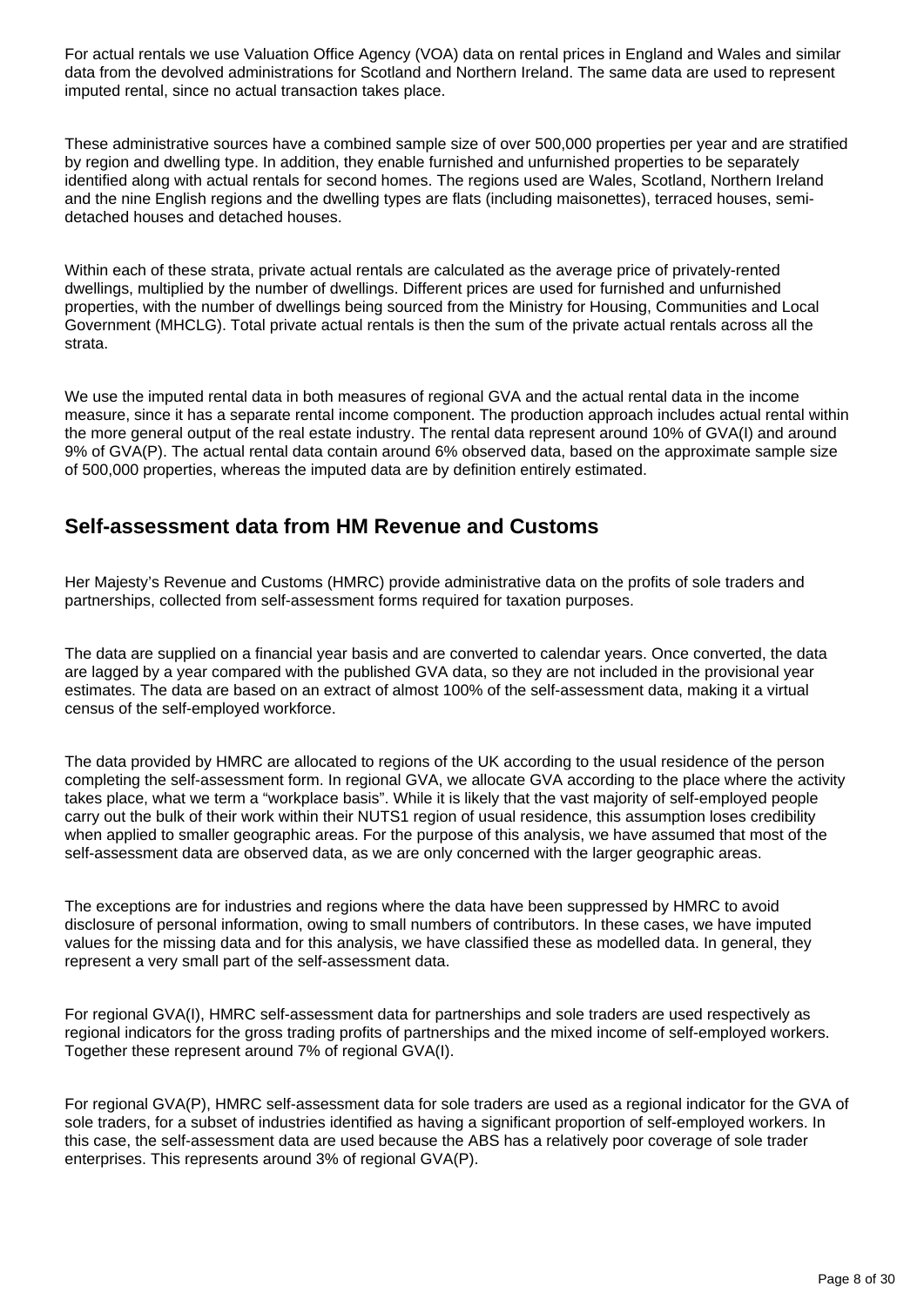### **Business Enterprise Research and Development Survey**

The purpose of the ONS Business Enterprise Research and Development (BERD) Survey is to provide estimates of businesses' expenditure and employment relating to research and development (R&D) performed in the UK. It provides information on expenditure on R&D performed by UK businesses, the source of funding for this R&D work, and the employment of people working on R&D.

The sample is drawn from a continually updated register of known R&D performers in England, Scotland and Wales. In addition, businesses in Northern Ireland are surveyed by the Department of Finance Northern Ireland (DoF) and their estimates added to those we collect to form UK totals. Approximately 5,400 (that is, 4,000 Great Britain and 1,400 Northern Ireland) questionnaires are sent to businesses known to perform R&D.

Smaller businesses identified as R&D performers are sampled using various sampling fractions. The selected businesses are sent a shorter version of the R&D questionnaire, which requests just the R&D expenditure and employment totals. The detailed information for these businesses that is not collected on the short questionnaire is estimated using the data received from the questionnaires of larger R&D performers. Totals for the nonsampled businesses are estimated using ratio estimation with business employment as the auxiliary variable.

Changes introduced as part of the amendments to the System of National Accounts (SNA) in 2008 and the European System of Accounts (ESA) in 2010 specify that R&D, from 2014 onwards, should not be considered as an ancillary activity and therefore used up in the production process as intermediate consumption. Instead, expenditure on R&D should constitute investment in R&D assets, which as a consequence needs to be capitalised in the UK National Accounts. Since this change, R&D expenditure has contributed to the compilation of the value of the UK's net worth, adding to the stock of assets, and has been included as part of UK gross domestic product (GDP) and regional GVA estimates.

To produce regional estimates of R&D, each business receiving the long questionnaire (the 400 largest R&D performers accounting for approximately 75% of total R&D expenditure) is asked to provide the workplace postcodes for all the sites at which the business performed R&D and to allocate the total expenditure figures of the business to the sites on a percentage basis.

Data for businesses receiving a short form and those not sampled, accounting for around 22% of the total, have their regional proportions estimated by using the county region code for each of these businesses on the business register as a proxy for where their R&D is being performed. The Northern Ireland returns are a virtual census and account for the remaining 3% of the UK total.

The BERD sample and survey results only cover business enterprises. This excludes government organisations, higher education establishments and non-profit organisations. Information on R&D carried out by these bodies comes from the related Government Research and Development (including research councils) survey (GovERD), and the Private Non-Profit Research and Development (PNP) survey. Higher education R&D (HERD) data are collected from a census of higher education institutes and provided to us by the Higher Education Funding Councils (HEFCs).

#### **Oil and gas extraction data from Scottish Government and BEIS**

The vast majority of oil and gas extraction takes place in the North Sea oilfields and is assigned to the Extra-Regio category for activity that cannot be assigned to a single mainland region. However, a small fraction of the activity does takes place on land and this part is allocated to countries and regions.

Scottish Government produces a regular annual analysis of the oil and gas extraction industry, which includes estimates for the total UK activity and also for the offshore part. This allows us to derive the onshore part by subtraction.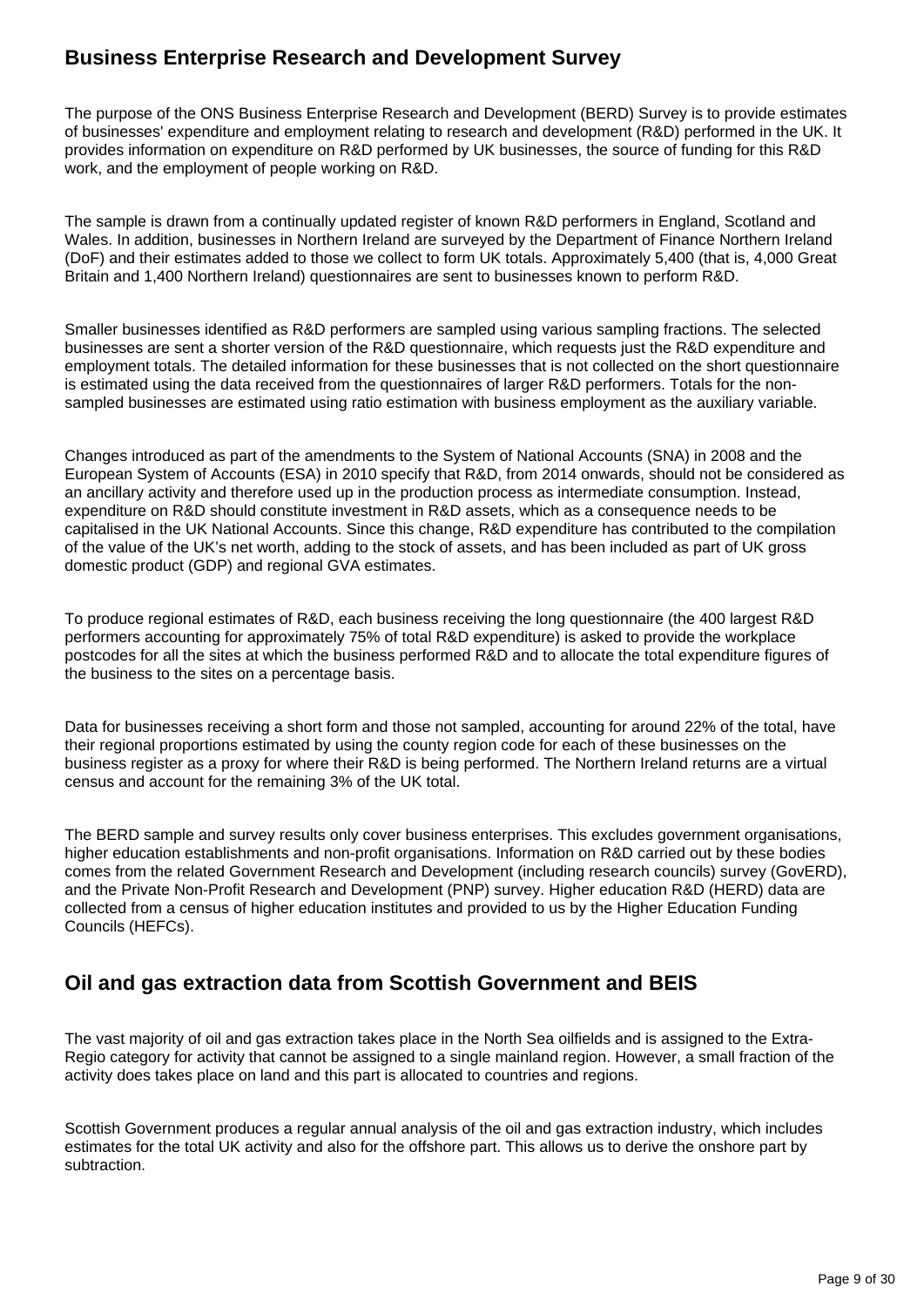The offshore activity is all assigned to the Extra-Regio category. The onshore activity is allocated to regions using volume data from the Department for Business, Energy and Industrial Strategy (BEIS), which provides the actual amounts of oil and gas extracted from each field on UK land.

The data provided by BEIS also cover the offshore oilfields and are used by Scottish Government as the basis for their estimates, ensuring consistency between onshore and offshore allocation. The different types of output (for example, crude oil, natural gas) are all converted to a standard unit of tonnes of oil equivalent (TOE) so that activity can be allocated on an equivalent basis.

Onshore and offshore oil and gas extraction feature in both measures of regional GVA and the same data source is used in both, although the data are broken down into different components for use in the income and production measures. In both cases, we consider the data used to be 100% observed, as they are based on actual volumes of oil and gas by geographic location.

### **Agricultural accounts data from Defra**

The agriculture industry is mostly measured using data provided by the Department for Environment, Food and Rural Affairs (Defra). Defra provides a range of variables from their agricultural accounts, which are themselves compiled from multiple data sources covering various aspects of the agriculture industry. It is therefore difficult to accurately assess the extent of modelling and estimation within the agricultural data without involving Defra in some rather burdensome work. We can, however, make some assumptions based on the information we know. Since agriculture represents only around 0.6% of UK GVA, the impact of these assumptions on our analysis is small and localised.

#### **Extract from Defra's Summary quality report for Total Income from Farming releases**

The following extract is taken from Defra's Summary quality report for Total Income from Farming releases published in July 2013:

#### 3.1.1 First estimate.

This estimate is published four months after the end of the reference year. It is based on 65 per cent 'actual' data by value from survey results and administration data, and on model-based estimates largely for output or production data, with most intermediate consumption and other costs being derived from price data, estimates of volume changes based on professional advice, and a variety of modelling techniques.

A full dataset for the production and income account with revisions to previous years is published (see also 'Third estimate'). Other analyses, such as of productivity and volume indices are published in the following month in the statistical compendium, 'Agriculture in the United Kingdom'.

3.1.2 Second estimate.

This estimate is published eleven months after the end of the reference year. The estimate of Total Income from Farming is improved by basing most estimates of intermediate consumption and other costs on the results of the Farm Business Survey results for England that are published in October. At this point, Total Income from Farming is based on 90 per cent of actual data by value. A revised dataset for the aggregate agricultural accounts is published.

3.1.3 Third estimate.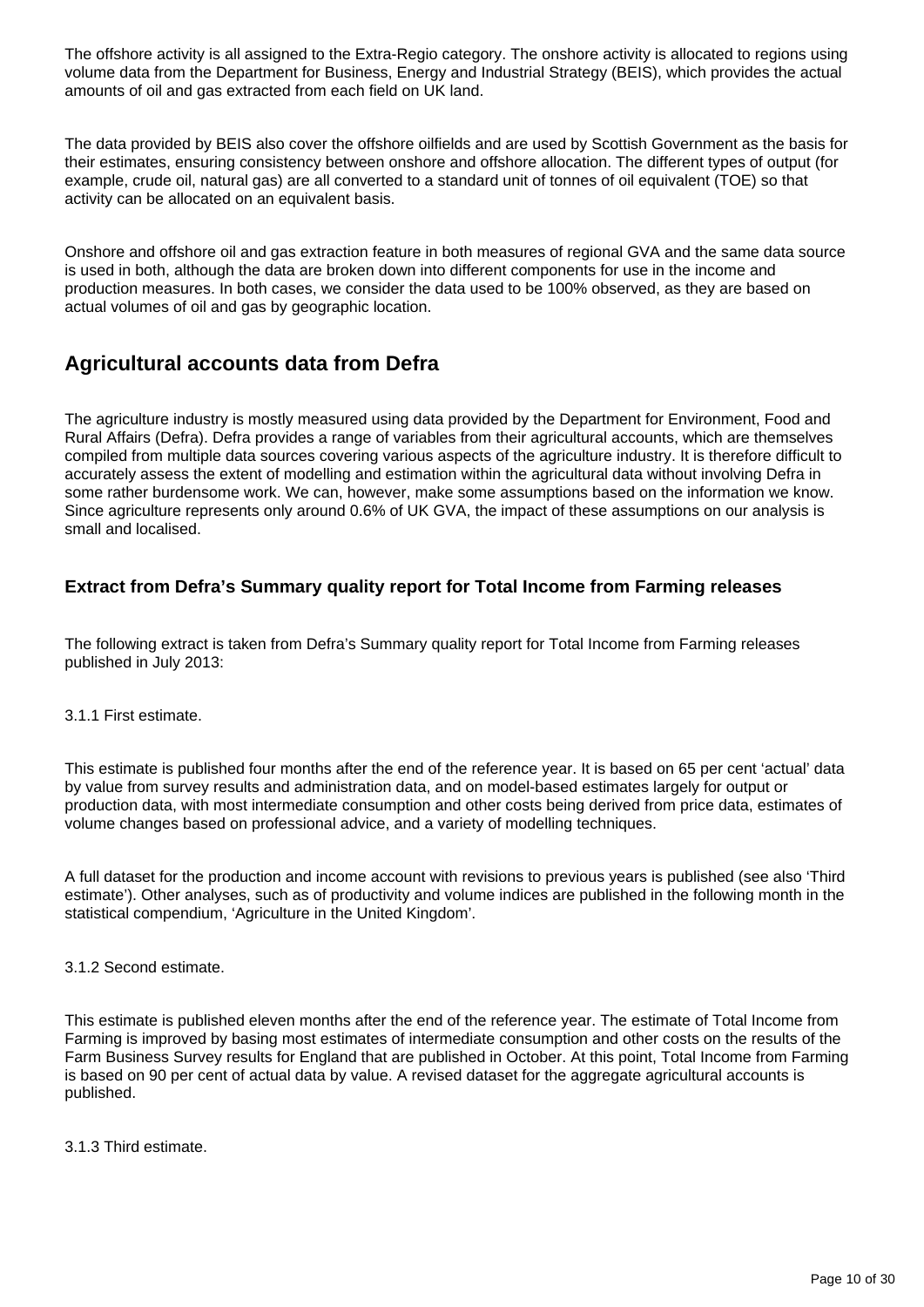This estimate is published in April of year  $n + 2$  following the reference year at the same time as the first estimate for the next reference year (see 'First estimate' above). In this release, Defra publishes a full dataset incorporating estimates made by the devolved administrations in compiling agricultural accounts for Scotland, Wales and Northern Ireland. At this point, the estimate of Total Income from Farming is based on 100% 'actual' data by value.

Methodological improvements may also be made and, where possible, applied to the whole series to ensure comparability of the time series is maintained.

#### **How ONS will use Defra estimates**

Provisional year estimates of regional GVA will use the first estimate from Defra, but all other years will be based on the third estimate, with 100% "actual" data. It seems fair to assume that at this point, there is no modelling of data, but the partial use of surveys does suggest a hidden amount of estimation within the process. We will therefore use the middle estimate of 90% observed data and 10% estimated data for the purpose of this analysis.

#### **Labour Force Survey**

The primary purpose of the ONS Labour Force Survey (LFS) is to provide good quality point-in-time and change estimates for various labour market outputs and related topics. The labour market covers all aspects of people's work, including the education and training needed to equip them for work, the jobs themselves, job-search for those out of work and income from work and benefits.

The sample is made up of approximately 40,000 responding UK households and 100,000 individuals per quarter. Respondents are interviewed for five successive waves at three-monthly intervals and 20% of the sample is replaced every quarter. The LFS is intended to be representative of the entire population of the UK.

The LFS uses calibration weighting. The weights are formed using a population weighting procedure that involves weighting data to sub-regional population estimates and then adjusting for the estimated age and sex composition by region (income weighted separately).

One of the limitations of the LFS is that the sample design provides no guarantee of adequate coverage of any industry, as the survey is not stratified by type of industry. The LFS coverage also omits communal establishments, except for NHS housing and students in boarding schools and halls of residence. Members of the armed forces are only included if they live in private accommodation. Also, workers aged under 16 years are not covered.

Data from the LFS are used in both measures of regional GVA to represent the activity of households as employers. The LFS data are used because we lack any alternative source of information on this activity, since households are excluded from business surveys and tend to have very limited coverage in administrative data sources.

It is not possible to calculate the true sampling fraction for households that employ people, so we have assumed a random distribution and have used the overall sample coverage of the working age population, which comes to approximately 0.25% observed data, the remainder being estimated.

### <span id="page-10-0"></span>**6 . Results for countries and regions of the UK**

We have compiled the results for the data sources described in the preceding section and for many other components that have lesser individual impact upon regional gross value added (GVA) estimates. In this section we present those results in aggregate form, for each country and region of the UK.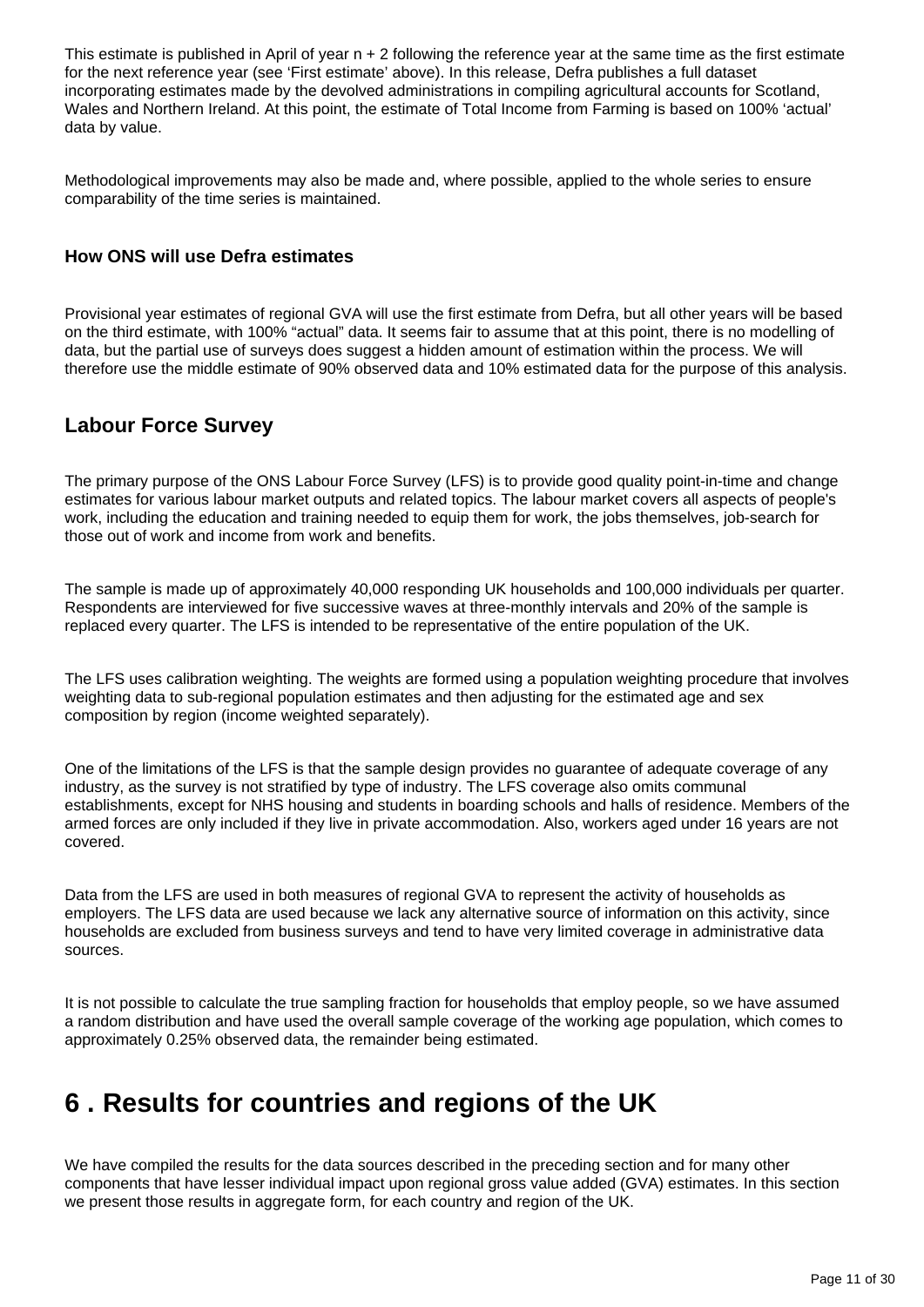Note that results shown for the UK as a whole are the aggregation of values for all countries and regions in estimates of regional GVA and do not represent the data sources used in the national accounts measure of UK GVA. In general, we would expect the national accounts measure to have a higher proportion of observed data, since there is no need for modelling by apportionment. We would expect to see a similar amount of estimation for non-sampled businesses, as this is standard practice for sample surveys and affects nearly all ONS statistics except the census.

In the tables and charts that follow, we show the percentage of each of the two regional GVA measures, using the income approach (GVA(I)) and the production approach (GVA(P)), that is represented by directly observed data, data estimated using standard statistical sampling methods, and data modelled by apportionment or other means.

The process of combining the two measures to produce a single balanced estimate of regional GVA (GVA(B)) is carried out using quality metrics at a lower level of geography than is used in this analysis. It is therefore difficult to apply these as weights to the GVA(I) and GVA(P) results to produce corresponding GVA(B) results. In any case, it is not obvious what additional value would be provided by having this aggregate over and above the information available for the two component measures, since both are used in the GVA(B) estimate.

Table 1 shows the results for all countries and regions at the whole economy level. These values are shown graphically in Figure 1 and Figure 2, which show respectively the income and production measures.

|                             |       |       |       |       | Income approach (GVA(I)) Production approach (GVA(P))          |       |
|-----------------------------|-------|-------|-------|-------|----------------------------------------------------------------|-------|
|                             |       |       |       |       | <b>Observed Estimated Modelled Observed Estimated Modelled</b> |       |
| United Kingdom              | 31.6% | 51.4% | 17.0% | 22.8% | 48.5%                                                          | 28.7% |
| England                     | 30.0% | 52.9% | 17.1% | 20.6% | 49.1%                                                          | 30.3% |
| <b>North East</b>           | 31.4% | 49.5% | 19.0% | 22.3% | 50.6%                                                          | 27.0% |
| North West                  | 30.6% | 51.7% | 17.7% | 21.4% | 47.1%                                                          | 31.5% |
| Yorkshire and The<br>Humber | 30.7% | 51.9% | 17.4% | 21.9% | 50.4%                                                          | 27.7% |
| East Midlands               | 29.8% | 52.4% | 17.7% | 21.3% | 51.3%                                                          | 27.4% |
| <b>West Midlands</b>        | 29.7% | 51.8% | 18.5% | 20.8% | 51.5%                                                          | 27.7% |
| East of England             | 30.2% | 54.3% | 15.4% | 20.8% | 57.5%                                                          | 21.7% |
| London                      | 29.8% | 53.5% | 16.7% | 20.2% | 44.7%                                                          | 35.1% |
| South East                  | 28.9% | 53.2% | 17.9% | 18.7% | 45.8%                                                          | 35.5% |
| South West                  | 30.7% | 54.1% | 15.2% | 22.2% | 57.0%                                                          | 20.8% |
| Wales                       | 31.4% | 49.2% | 19.4% | 23.0% | 54.2%                                                          | 22.8% |
| Scotland                    | 33.7% | 47.6% | 18.7% | 24.9% | 49.8%                                                          | 25.2% |
| Northern Ireland            | 50.9% | 39.8% | 9.3%  | 57.5% | 39.4%                                                          | 3.1%  |
| Extra-Regio                 | 100%  | 0%    | 0%    | 100%  | 0%                                                             | $0\%$ |

**Table 1: Decomposition of total regional gross value added income approach (GVA(I)) and gross value added production approach (GVA(P)) by country and region, 2014**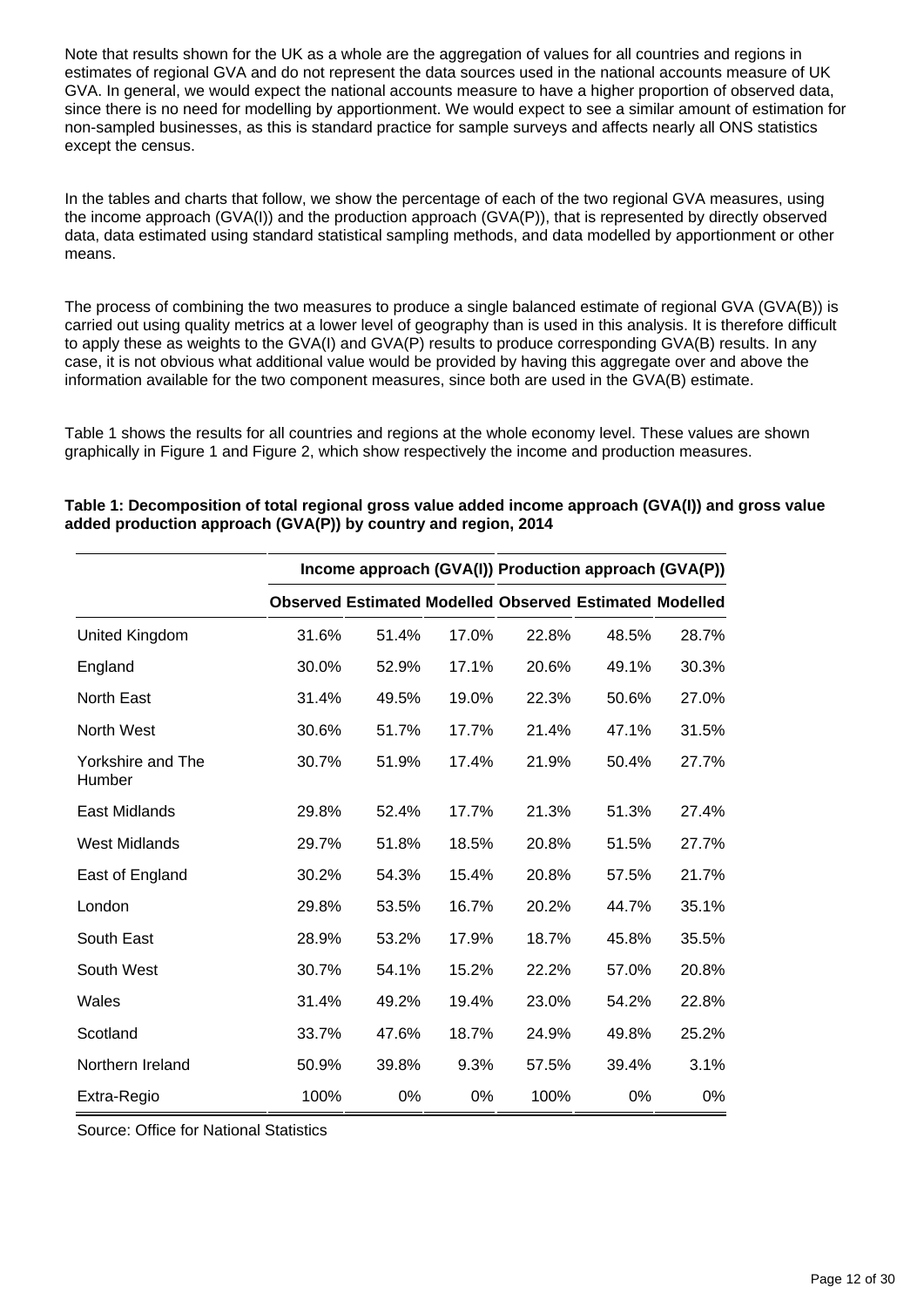#### **Figure 1: Percentage of gross value added income approach (GVA(I)) that is observed, estimated and modelled, by country and region, 2014**

Figure 1: Percentage of gross value added income approach (GVA(I)) that is observed, estimated and modelled, by country and region, 2014



**Source: Office for National Statistics Regional Accounts**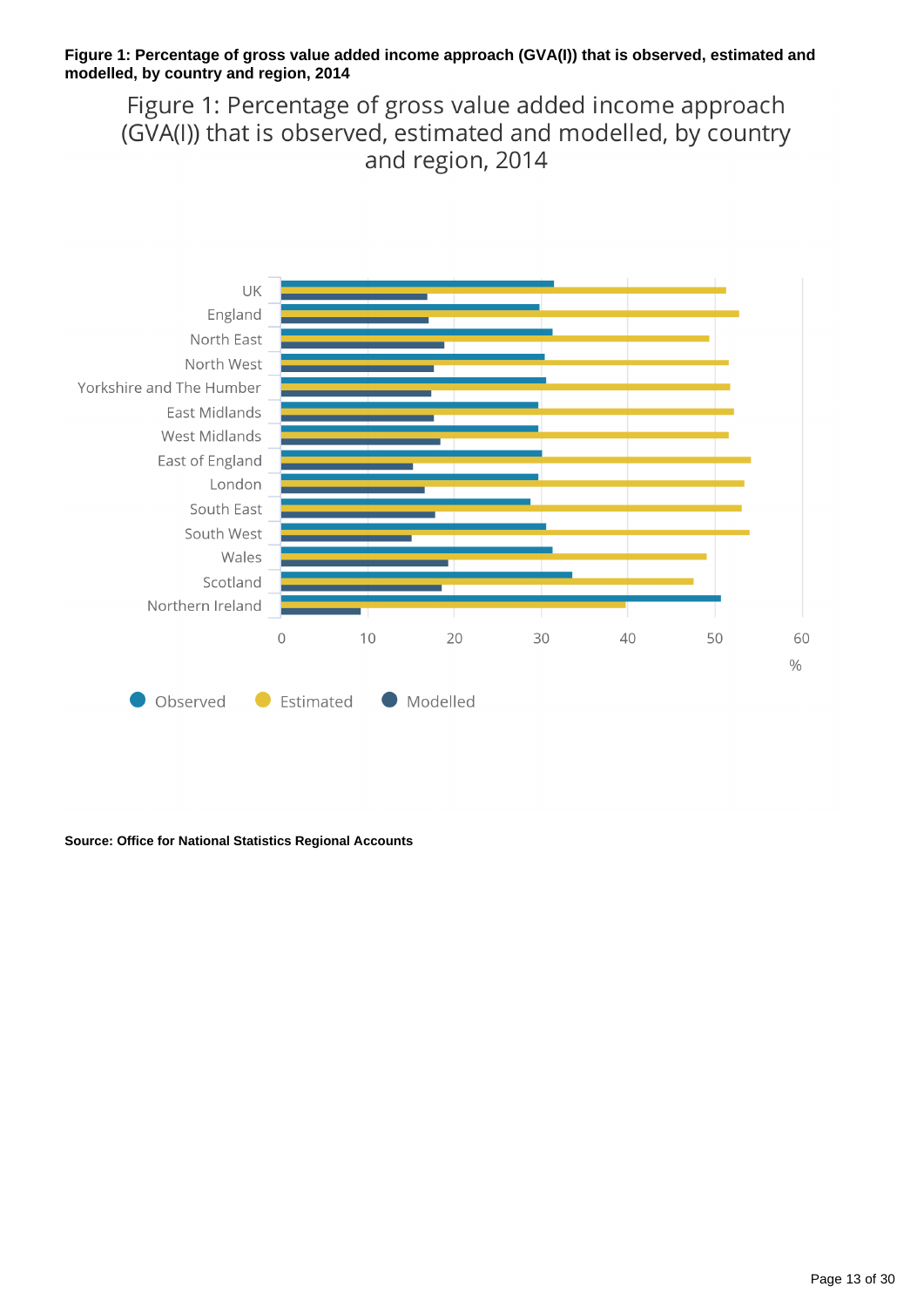#### **Figure 2: Percentage of gross value added production approach (GVA(P)) that is observed, estimated and modelled, by country and region, 2014**

Figure 2: Percentage of gross value added production approach (GVA(P)) that is observed, estimated and modelled, by country and region, 2014



#### **Source: Office for National Statistics Regional Accounts**

The results for the income measure (GVA(I)) are very consistent, with most regions having between 28.9% (South East) and 33.7% (Scotland) observed data, from 47.6% (Scotland) to 54.3% (East of England) estimated data, and between 15.2% (South West) and 19.4% (Wales) modelled data. The clear exception is Northern Ireland, with 50.9% observed, 39.8% estimated and only 9.3% modelled data.

The main reason for this difference is the unique status of Northern Ireland in that data collection for business surveys is carried out separately by the Northern Ireland administration. Data are collected from businesses solely for their activity in Northern Ireland, so the need for apportionment is drastically reduced.

Variations between other regions are generally small and can be traced to differences in the industrial composition of the regions.

The results for the production measure (GVA(P)) are slightly less consistent, but there is still a large degree of consistency between most regions. All regions except Northern Ireland have between 18.7% (South East) and 24.9% (Scotland) observed data, from 44.7% (London) to 57.5% (East of England) estimated data, and between 20.8% (South West) and 35.5% (South East) modelled data.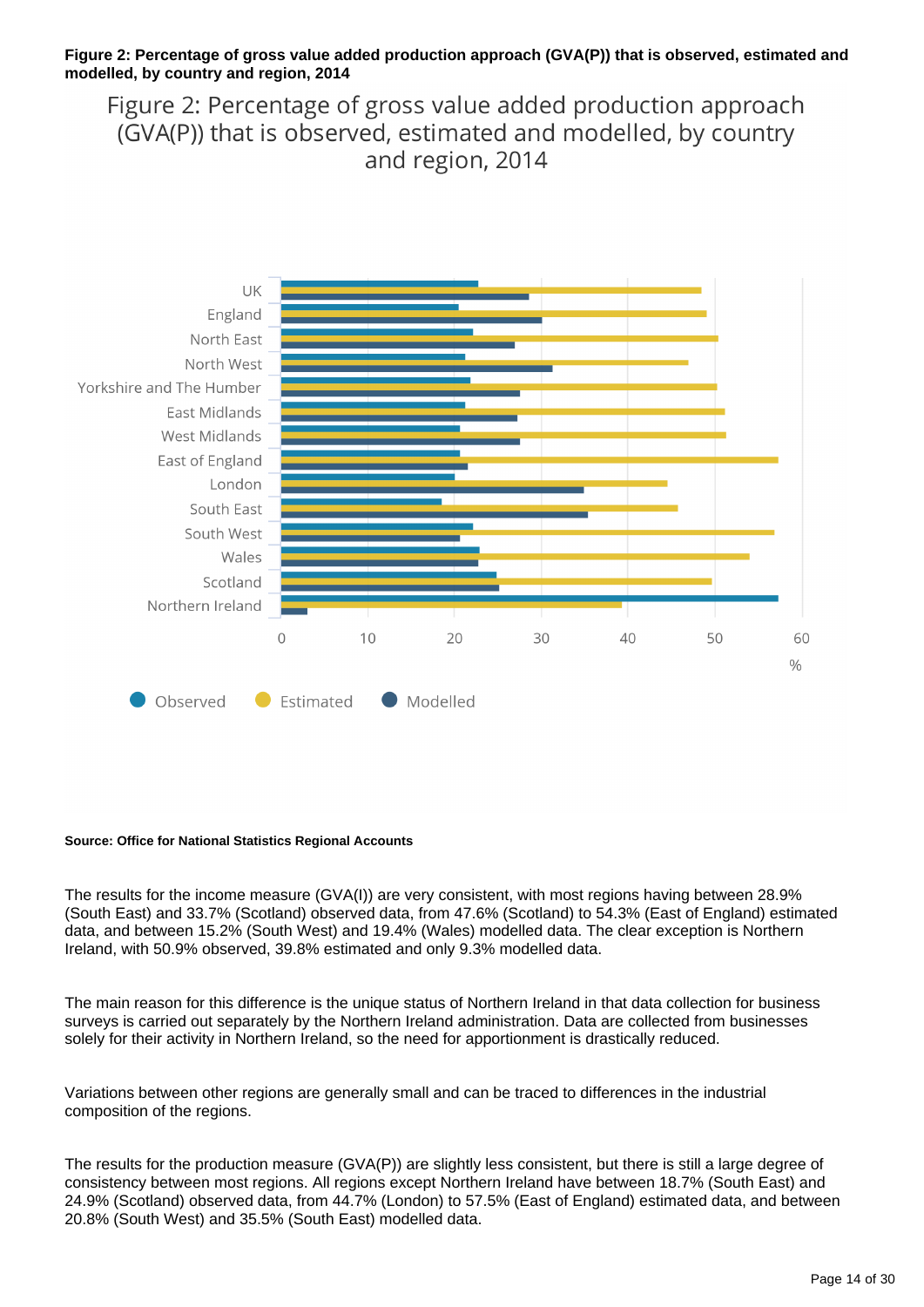Again, Northern Ireland is very different, with 57.5% observed, 39.4% estimated and only 3.1% modelled data. The effect of Northern Ireland's separate data collection is even more pronounced here due to the greater use of business survey data in the GVA(P) measure.

It is also notable that London and the South East have greater proportions of modelled data than the other regions and correspondingly lower amounts of both observed and estimated data. This is due to those regions having greater representation of industries where modelling has been needed, and is also likely to be accentuated by larger companies maintaining a presence in or around the capital, often the company headquarters.

Overall, we can see that there is a greater proportion of observed data in the income measure (31.6% at the aggregate UK level compared with 22.8% in the production measure) and the simplest, though not the only, reason is rooted in the use of two major business surveys. The Annual Business Survey (ABS) has a relatively large degree of modelling, where large companies' data need to be apportioned to regions. The Business Register and Employment Survey (BRES) collects data for each individual site within sampled businesses, so no modelling is required. GVA(I) makes greater use of BRES data than GVA(P) does. GVA(P) makes greater use of ABS data than GVA(I) does.

Table 2 shows the industrial breakdown of the results at the aggregate UK level. In general, the same data sources are used to measure an industry across all countries and regions of the UK, so most regions will follow a similar pattern. You can find tables showing the industrial breakdown of the results for each individual country and region in Annex A.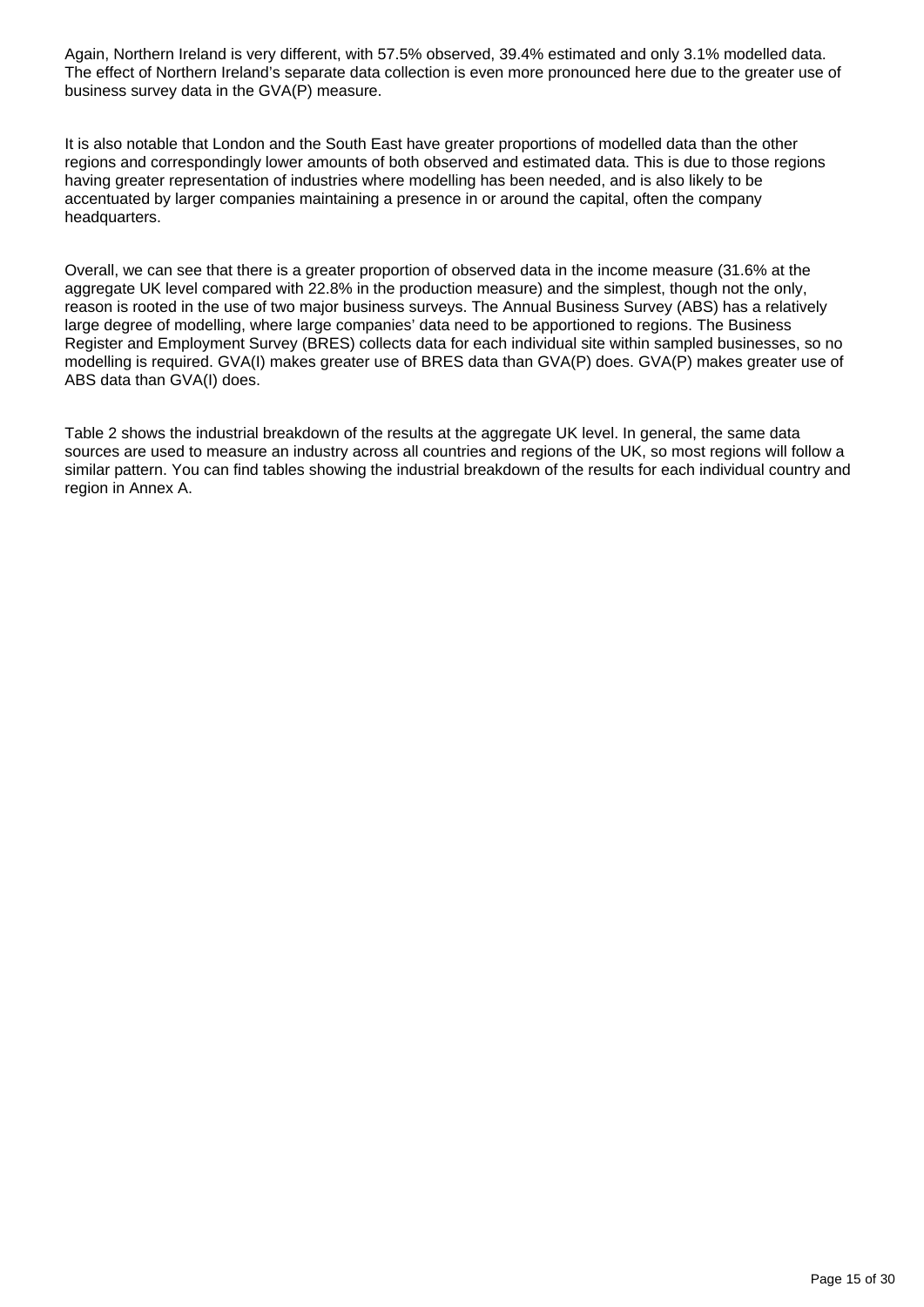|                                                            |                                    |                          |       |                                        |       | <b>UK</b> |  |
|------------------------------------------------------------|------------------------------------|--------------------------|-------|----------------------------------------|-------|-----------|--|
|                                                            |                                    | Income approach (GVA(I)) |       | <b>Production approach (GVA</b><br>(P) |       |           |  |
|                                                            | <b>Observed Estimated Modelled</b> |                          |       | <b>Observed Estimated Modelled</b>     |       |           |  |
| A: Agriculture, forestry and fishing                       | 86.0%                              | 13.4%                    | 0.6%  | 84.0%                                  | 14.9% | 1.1%      |  |
| B: Mining and quarrying                                    | 87.4%                              | 7.8%                     | 4.8%  | 85.9%                                  | 2.9%  | 11.2%     |  |
| C: Manufacturing                                           | 26.6%                              | 34.1%                    | 39.2% | 24.7%                                  | 35.0% | 40.3%     |  |
| D: Electricity, gas, steam and air<br>conditioning supply  | 34.3%                              | 19.0%                    | 46.7% | 23.8%                                  | 3.7%  | 72.5%     |  |
| E: Water supply; sewerage and waste<br>management          | 26.0%                              | 38.6%                    | 35.3% | 14.1%                                  | 26.3% | 59.6%     |  |
| F: Construction                                            | 39.8%                              | 53.3%                    | 6.9%  | 35.4%                                  | 47.2% | 17.4%     |  |
| G: Wholesale and retail trade; repair of<br>motor vehicles | 34.9%                              | 52.3%                    | 12.9% | 11.4%                                  | 45.3% | 43.4%     |  |
| H: Transportation and storage                              | 38.3%                              | 51.0%                    | 10.6% | 23.4%                                  | 31.3% | 45.3%     |  |
| I: Accommodation and food service<br>activities            | 29.9%                              | 62.0%                    | 8.1%  | 13.0%                                  | 52.2% | 34.8%     |  |
| J: Information and communication                           | 24.9%                              | 58.2%                    | 17.0% | 13.8%                                  | 39.9% | 46.4%     |  |
| K: Financial and insurance activities                      | 23.4%                              | 32.7%                    | 43.9% | 15.7%                                  | 31.4% | 52.9%     |  |
| L: Real estate activities                                  | 4.1%                               | 83.8%                    | 12.1% | 3.1%                                   | 89.7% | 7.2%      |  |
| M: Professional, scientific and technical<br>activities    | 40.9%                              | 55.5%                    | 3.7%  | 21.8%                                  | 56.2% | 22.0%     |  |
| N: Administrative and support service<br>activities        | 35.0%                              | 56.2%                    | 8.8%  | 15.4%                                  | 49.8% | 34.8%     |  |
| O: Public administration and defence                       | 47.2%                              | 29.8%                    | 23.0% | 53.0%                                  | 47.0% | 0.0%      |  |
| P: Education                                               | 44.7%                              | 51.0%                    | 4.3%  | 44.1%                                  | 41.9% | 14.0%     |  |
| Q: Human health and social work activities                 | 40.0%                              | 48.5%                    | 11.5% | 34.4%                                  | 49.6% | 16.0%     |  |
| R: Arts, entertainment and recreation                      | 43.4%                              | 44.2%                    | 12.5% | 19.9%                                  | 47.5% | 32.6%     |  |
| S: Other service activities                                | 27.2%                              | 55.1%                    | 17.6% | 19.6%                                  | 54.5% | 25.9%     |  |
| T: Activities of households                                | 0.3%                               | 99.8%                    | 0.0%  | 0.3%                                   | 99.8% | 0.0%      |  |
| Total (all industries)                                     | 31.6%                              | 51.4%                    | 17.0% | 22.8%                                  | 48.5% | 28.7%     |  |

Source: Office for National Statistics

The two industries that stand out as having the greatest proportion of observed data in either measure are agriculture (A) and mining (B). These industries have very small GVA contributions in most regions, with the majority of mining GVA going to the Extra-Regio category. They do have slightly greater weight in the economy of Scotland, though, and this helps to explain Scotland's slightly higher proportion of observed data.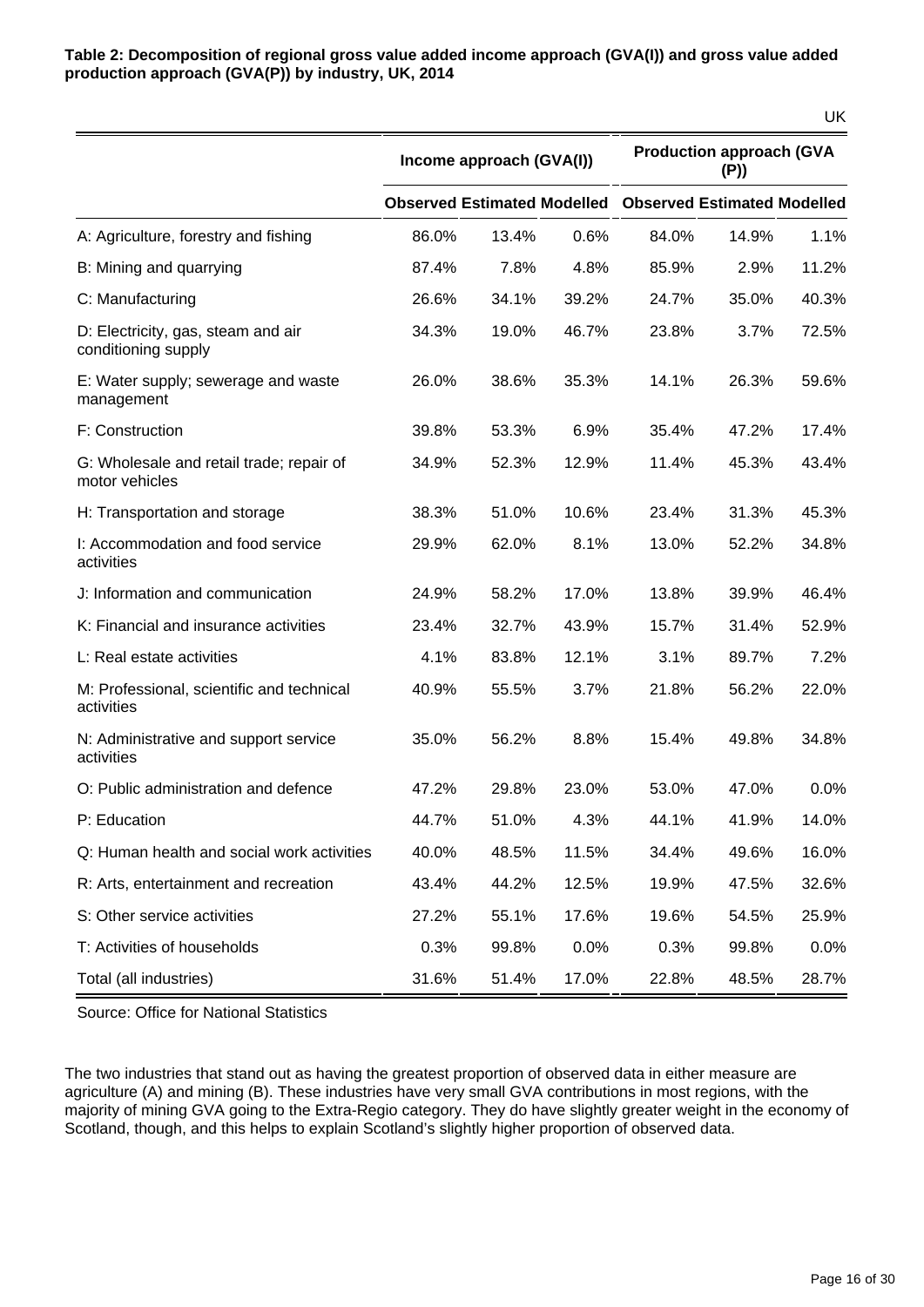Of the other industries, the public services (O, P and Q) tend to have higher proportions of observed data than most and this is helped by their use of BRES employees data. As principally non-market industries, the compensation of employees plays a greater part in total GVA than it does in the more profit-oriented market industries.

The two industries that stand out as having the smallest proportion of observed data in either measure are real estate (L) and households (T). Real estate is dominated by imputed rental of owner-occupiers, which is entirely estimated. Households is measured using data from the Labour Force Survey (LFS), which represents a very small proportion of the total working population and has a very small contribution to GVA.

In the production measure, some other industries have smaller proportions of observed data due to the need for apportionment of large companies in the ABS. Most notable among these is the wholesale and retail trade (G), which tends to be dominated by large chains operating across the UK.

Industries with larger proportions of modelled data include electricity and gas (D) and finance (K) in both measures, with water supply (E) also standing out in the production measure. Again, this is due mainly to the dominance of large companies operating across regions.

Further details of regional variations in each industry can be found in the tables in Annex A.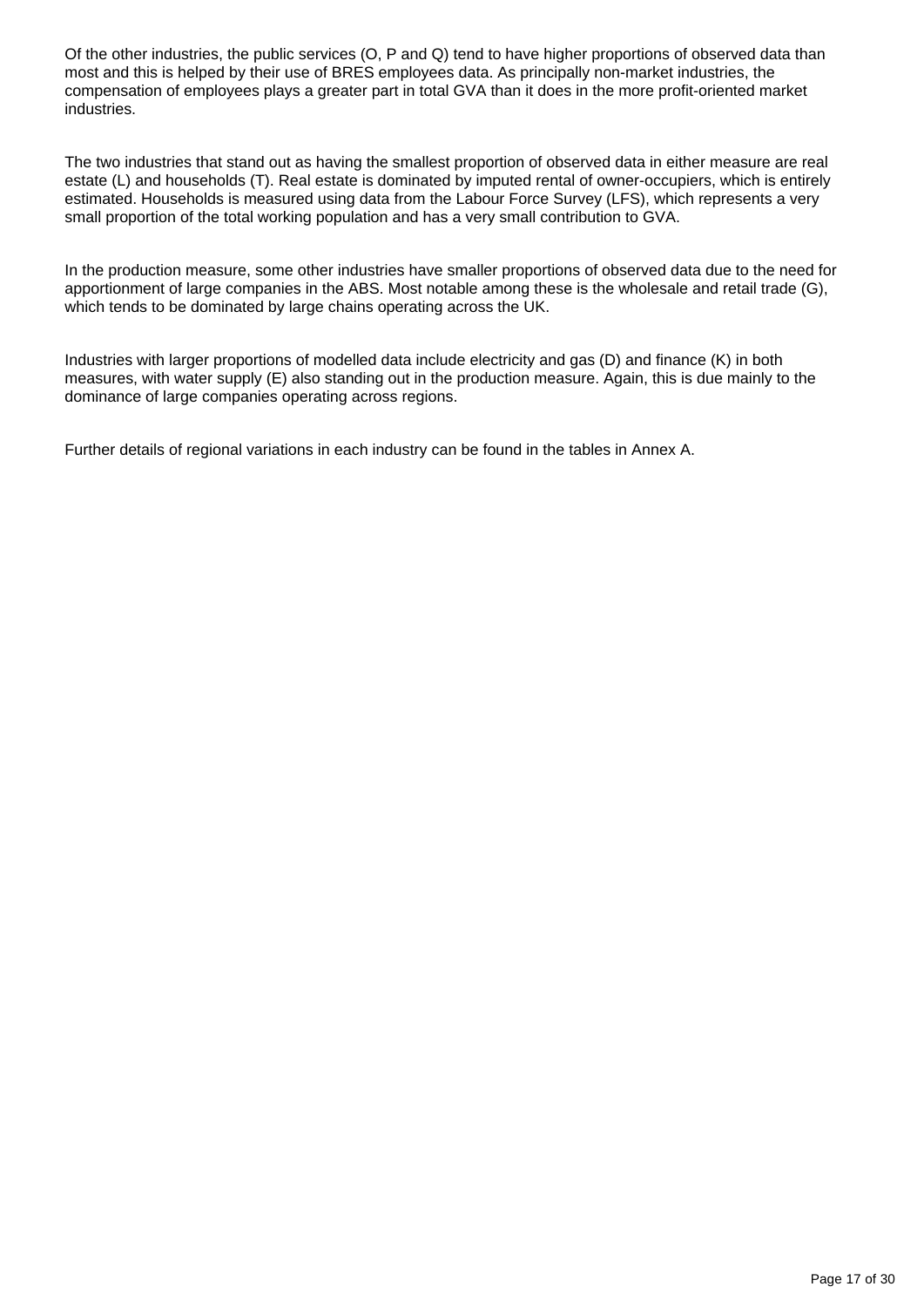## <span id="page-17-0"></span>**7 . Annex A**

**Table 3: Decomposition of regional gross value added income approach (GVA(I)) and gross value added production approach (GVA(P)) by industry, England, 2014**

|                                                            |       |                                                                |       |       |                                        | England |  |
|------------------------------------------------------------|-------|----------------------------------------------------------------|-------|-------|----------------------------------------|---------|--|
|                                                            |       | Income approach (GVA(I))                                       |       |       | <b>Production approach (GVA</b><br>(P) |         |  |
|                                                            |       | <b>Observed Estimated Modelled Observed Estimated Modelled</b> |       |       |                                        |         |  |
| A: Agriculture, forestry and fishing                       | 87.5% | 12.0%                                                          | 0.4%  | 86.5% | 13.2%                                  | 0.3%    |  |
| B: Mining and quarrying                                    | 38.5% | 32.4%                                                          | 29.1% | 28.9% | 19.2%                                  | 51.9%   |  |
| C: Manufacturing                                           | 24.8% | 36.0%                                                          | 39.2% | 23.0% | 37.0%                                  | 40.0%   |  |
| D: Electricity, gas, steam and air<br>conditioning supply  | 37.5% | 19.5%                                                          | 43.0% | 27.8% | 4.5%                                   | 67.8%   |  |
| E: Water supply; sewerage and waste<br>management          | 24.3% | 40.0%                                                          | 35.7% | 11.8% | 26.6%                                  | 61.6%   |  |
| F: Construction                                            | 39.7% | 53.2%                                                          | 7.1%  | 34.6% | 47.4%                                  | 18.0%   |  |
| G: Wholesale and retail trade; repair of<br>motor vehicles | 34.0% | 52.5%                                                          | 13.4% | 9.3%  | 42.7%                                  | 47.9%   |  |
| H: Transportation and storage                              | 37.6% | 51.1%                                                          | 11.3% | 22.1% | 29.7%                                  | 48.2%   |  |
| I: Accommodation and food service activities               | 29.4% | 61.7%                                                          | 8.9%  | 12.1% | 49.0%                                  | 38.9%   |  |
| J: Information and communication                           | 24.2% | 58.5%                                                          | 17.3% | 12.9% | 38.3%                                  | 48.7%   |  |
| K: Financial and insurance activities                      | 23.1% | 33.2%                                                          | 43.7% | 15.2% | 31.4%                                  | 53.4%   |  |
| L: Real estate activities                                  | 4.0%  | 83.8%                                                          | 12.2% | 2.9%  | 89.3%                                  | 7.8%    |  |
| M: Professional, scientific and technical<br>activities    | 40.7% | 55.6%                                                          | 3.7%  | 21.5% | 55.9%                                  | 22.6%   |  |
| N: Administrative and support service<br>activities        | 34.3% | 56.6%                                                          | 9.1%  | 14.1% | 50.2%                                  | 35.7%   |  |
| O: Public administration and defence                       | 45.9% | 31.0%                                                          | 23.1% | 51.7% | 48.3%                                  | 0.0%    |  |
| P: Education                                               | 43.7% | 52.1%                                                          | 4.3%  | 43.7% | 42.1%                                  | 14.2%   |  |
| Q: Human health and social work activities                 | 39.5% | 49.1%                                                          | 11.4% | 33.4% | 50.2%                                  | 16.3%   |  |
| R: Arts, entertainment and recreation                      | 42.8% | 43.6%                                                          | 13.6% | 19.6% | 45.6%                                  | 34.8%   |  |
| S: Other service activities                                | 26.7% | 56.0%                                                          | 17.3% | 19.0% | 54.3%                                  | 26.8%   |  |
| T: Activities of households                                | 0.3%  | 99.8%                                                          | 0.0%  | 0.3%  | 99.8%                                  | 0.0%    |  |
| Total (all industries)                                     | 30.0% | 52.9%                                                          | 17.1% | 20.6% | 49.1%                                  | 30.3%   |  |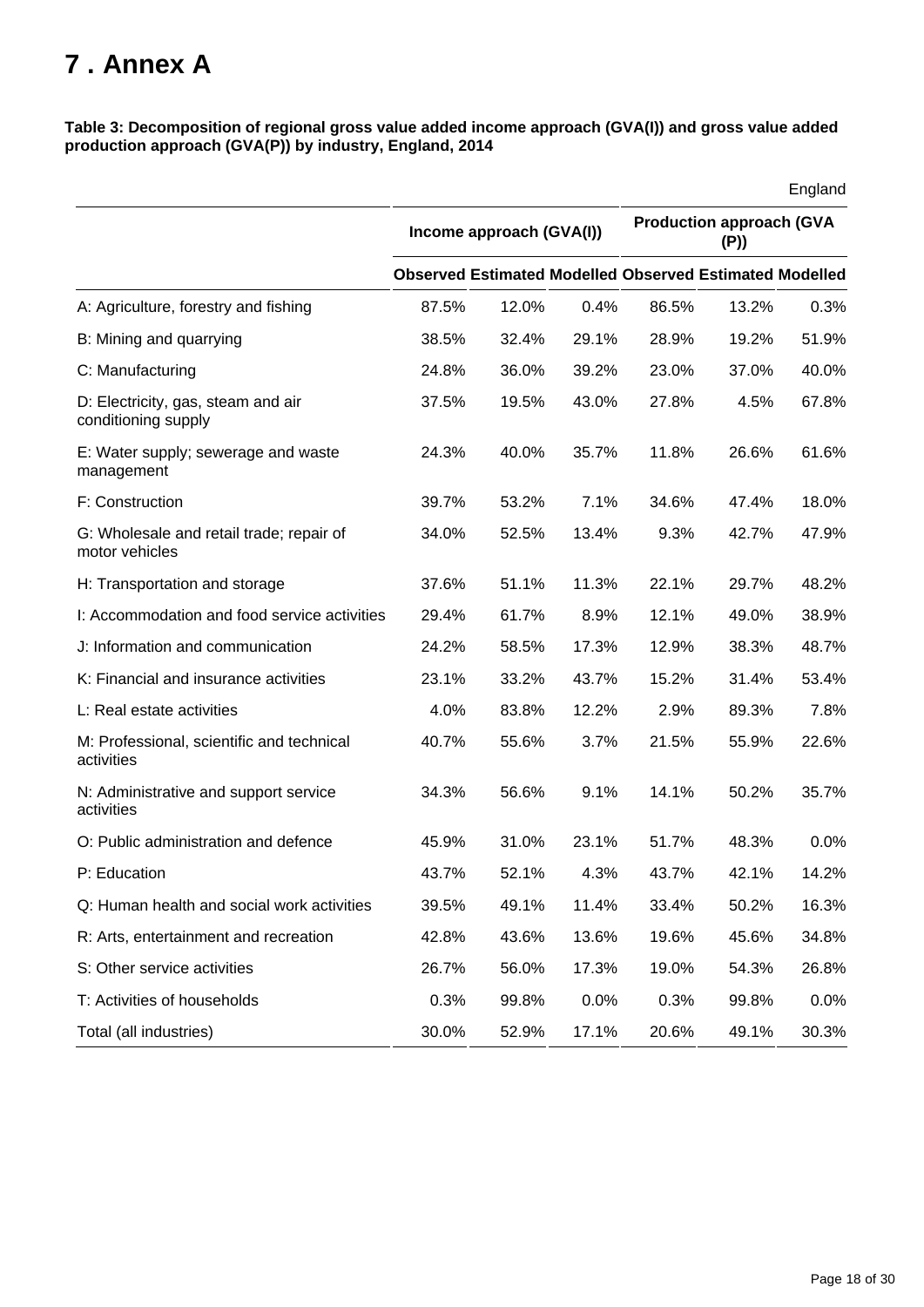**Table 4: Decomposition of regional gross value added income approach (GVA(I)) and gross value added production approach (GVA(P)) by industry, North East, 2014**

|                                                            |                          |                                                                |       |                                        |       | North East |  |
|------------------------------------------------------------|--------------------------|----------------------------------------------------------------|-------|----------------------------------------|-------|------------|--|
|                                                            | Income approach (GVA(I)) |                                                                |       | <b>Production approach (GVA</b><br>(P) |       |            |  |
|                                                            |                          | <b>Observed Estimated Modelled Observed Estimated Modelled</b> |       |                                        |       |            |  |
| A: Agriculture, forestry and fishing                       | 86.5%                    | 12.6%                                                          | 1.0%  | 84.9%                                  | 15.1% | 0.0%       |  |
| B: Mining and quarrying                                    | 63.4%                    | 29.4%                                                          | 7.3%  | 64.4%                                  | 22.1% | 13.5%      |  |
| C: Manufacturing                                           | 27.2%                    | 33.9%                                                          | 38.9% | 25.2%                                  | 36.5% | 38.3%      |  |
| D: Electricity, gas, steam and air<br>conditioning supply  | 37.0%                    | 14.8%                                                          | 48.1% | 21.7%                                  | 0.4%  | 77.9%      |  |
| E: Water supply; sewerage and waste<br>management          | 25.2%                    | 25.0%                                                          | 49.8% | 7.6%                                   | 18.8% | 73.6%      |  |
| F: Construction                                            | 36.0%                    | 52.8%                                                          | 11.2% | 32.7%                                  | 36.4% | 30.8%      |  |
| G: Wholesale and retail trade; repair of<br>motor vehicles | 35.1%                    | 57.5%                                                          | 7.4%  | 4.3%                                   | 65.3% | 30.4%      |  |
| H: Transportation and storage                              | 40.5%                    | 53.8%                                                          | 5.7%  | 30.8%                                  | 49.0% | 20.2%      |  |
| I: Accommodation and food service activities               | 27.9%                    | 69.4%                                                          | 2.7%  | 12.8%                                  | 81.1% | 6.1%       |  |
| J: Information and communication                           | 24.0%                    | 35.9%                                                          | 40.0% | 3.6%                                   | 14.8% | 81.5%      |  |
| K: Financial and insurance activities                      | 26.7%                    | 26.1%                                                          | 47.2% | 12.6%                                  | 18.0% | 69.4%      |  |
| L: Real estate activities                                  | 4.0%                     | 83.7%                                                          | 12.3% | 3.6%                                   | 86.0% | 10.4%      |  |
| M: Professional, scientific and technical<br>activities    | 34.0%                    | 63.6%                                                          | 2.4%  | 11.7%                                  | 79.5% | 8.9%       |  |
| N: Administrative and support service<br>activities        | 36.1%                    | 54.3%                                                          | 9.6%  | 22.6%                                  | 44.8% | 32.6%      |  |
| O: Public administration and defence                       | 43.8%                    | 26.9%                                                          | 29.3% | 51.7%                                  | 48.3% | 0.0%       |  |
| P: Education                                               | 44.7%                    | 51.2%                                                          | 4.1%  | 38.4%                                  | 44.9% | 16.7%      |  |
| Q: Human health and social work activities                 | 40.2%                    | 48.3%                                                          | 11.4% | 35.2%                                  | 54.2% | 10.6%      |  |
| R: Arts, entertainment and recreation                      | 38.0%                    | 48.7%                                                          | 13.3% | 31.7%                                  | 29.0% | 39.3%      |  |
| S: Other service activities                                | 31.7%                    | 45.8%                                                          | 22.5% | 13.0%                                  | 73.8% | 13.2%      |  |
| T: Activities of households                                | 0.3%                     | 99.8%                                                          | 0.0%  | 0.3%                                   | 99.8% | 0.0%       |  |
| Total (all industries)                                     | 31.4%                    | 49.5%                                                          | 19.0% | 22.3%                                  | 50.6% | 27.0%      |  |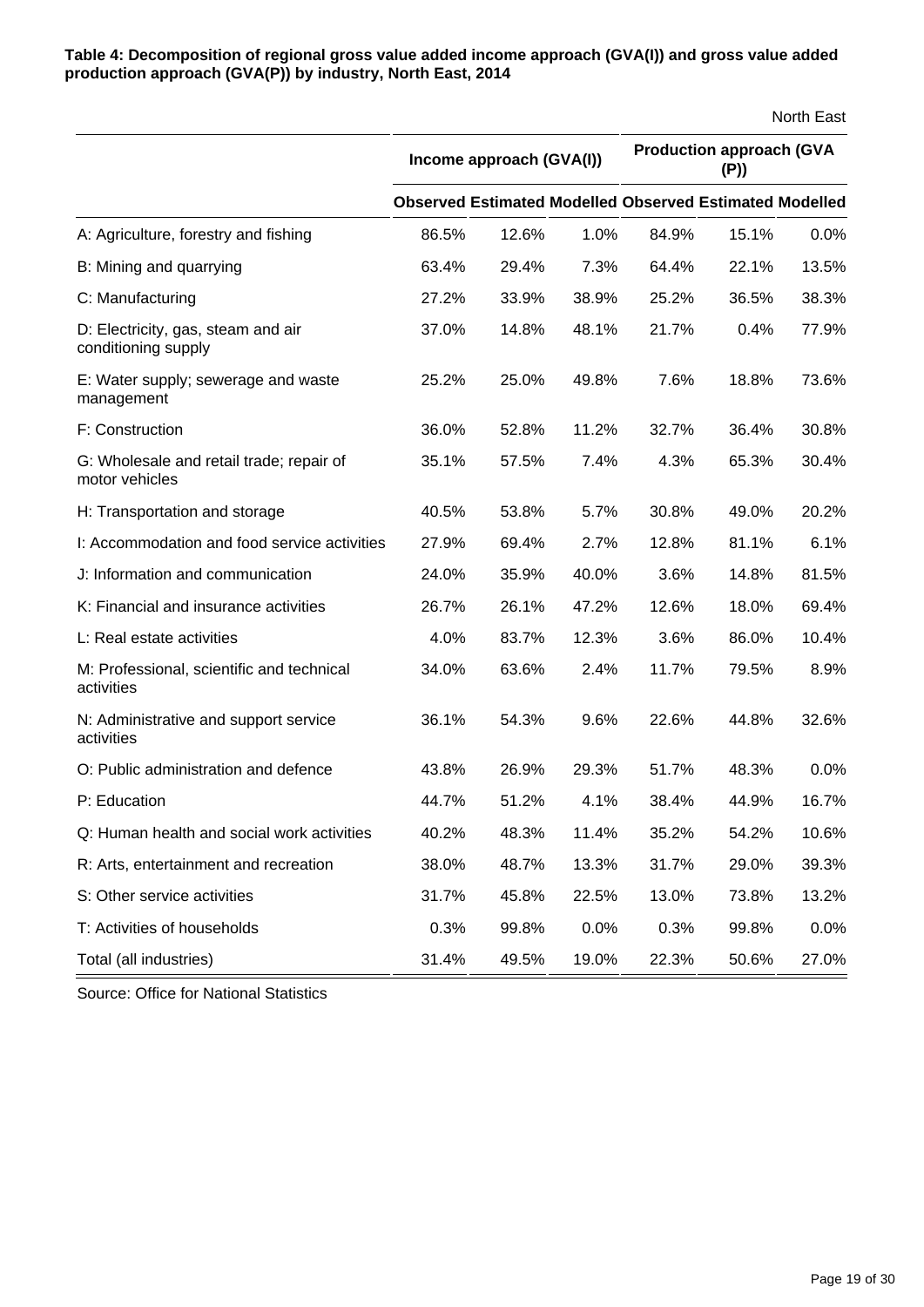**Table 5: Decomposition of regional gross value added income approach (GVA(I)) and gross value added production approach (GVA(P)) by industry, North West, 2014**

|                                                            |       |                                                                |       |       |                                        | North West |  |  |
|------------------------------------------------------------|-------|----------------------------------------------------------------|-------|-------|----------------------------------------|------------|--|--|
|                                                            |       | Income approach (GVA(I))                                       |       |       | <b>Production approach (GVA</b><br>(P) |            |  |  |
|                                                            |       | <b>Observed Estimated Modelled Observed Estimated Modelled</b> |       |       |                                        |            |  |  |
| A: Agriculture, forestry and fishing                       | 87.5% | 12.0%                                                          | 0.6%  | 86.5% | 12.5%                                  | 1.0%       |  |  |
| B: Mining and quarrying                                    | 65.0% | 31.0%                                                          | 4.0%  | 77.9% | 22.1%                                  | 0.0%       |  |  |
| C: Manufacturing                                           | 26.3% | 31.1%                                                          | 42.6% | 23.6% | 30.9%                                  | 45.4%      |  |  |
| D: Electricity, gas, steam and air<br>conditioning supply  | 80.0% | 19.0%                                                          | 1.0%  | 99.6% | 0.4%                                   | 0.0%       |  |  |
| E: Water supply; sewerage and waste<br>management          | 22.7% | 43.4%                                                          | 33.9% | 8.0%  | 20.8%                                  | 71.2%      |  |  |
| F: Construction                                            | 36.7% | 56.7%                                                          | 6.6%  | 32.4% | 48.5%                                  | 19.1%      |  |  |
| G: Wholesale and retail trade; repair of<br>motor vehicles | 35.1% | 54.9%                                                          | 10.1% | 10.6% | 42.4%                                  | 47.0%      |  |  |
| H: Transportation and storage                              | 32.4% | 57.7%                                                          | 9.9%  | 14.2% | 37.8%                                  | 48.0%      |  |  |
| I: Accommodation and food service activities               | 27.6% | 59.6%                                                          | 12.8% | 8.5%  | 38.4%                                  | 53.1%      |  |  |
| J: Information and communication                           | 22.3% | 53.1%                                                          | 24.6% | 4.6%  | 34.6%                                  | 60.8%      |  |  |
| K: Financial and insurance activities                      | 21.8% | 33.2%                                                          | 45.0% | 12.7% | 29.0%                                  | 58.3%      |  |  |
| L: Real estate activities                                  | 3.8%  | 83.6%                                                          | 12.6% | 3.7%  | 83.1%                                  | 13.2%      |  |  |
| M: Professional, scientific and technical<br>activities    | 38.3% | 58.0%                                                          | 3.7%  | 20.7% | 58.6%                                  | 20.7%      |  |  |
| N: Administrative and support service<br>activities        | 33.5% | 59.4%                                                          | 7.1%  | 9.5%  | 56.9%                                  | 33.6%      |  |  |
| O: Public administration and defence                       | 49.2% | 32.6%                                                          | 18.2% | 51.7% | 48.3%                                  | 0.0%       |  |  |
| P: Education                                               | 44.5% | 51.4%                                                          | 4.1%  | 37.7% | 43.2%                                  | 19.1%      |  |  |
| Q: Human health and social work activities                 | 39.0% | 49.4%                                                          | 11.5% | 33.7% | 54.3%                                  | 11.9%      |  |  |
| R: Arts, entertainment and recreation                      | 44.8% | 37.1%                                                          | 18.1% | 42.8% | 24.0%                                  | 33.2%      |  |  |
| S: Other service activities                                | 28.2% | 51.4%                                                          | 20.4% | 18.1% | 52.4%                                  | 29.5%      |  |  |
| T: Activities of households                                | 0.3%  | 99.8%                                                          | 0.0%  | 0.3%  | 99.8%                                  | 0.0%       |  |  |
| Total (all industries)                                     | 30.6% | 51.7%                                                          | 17.7% | 21.4% | 47.1%                                  | 31.5%      |  |  |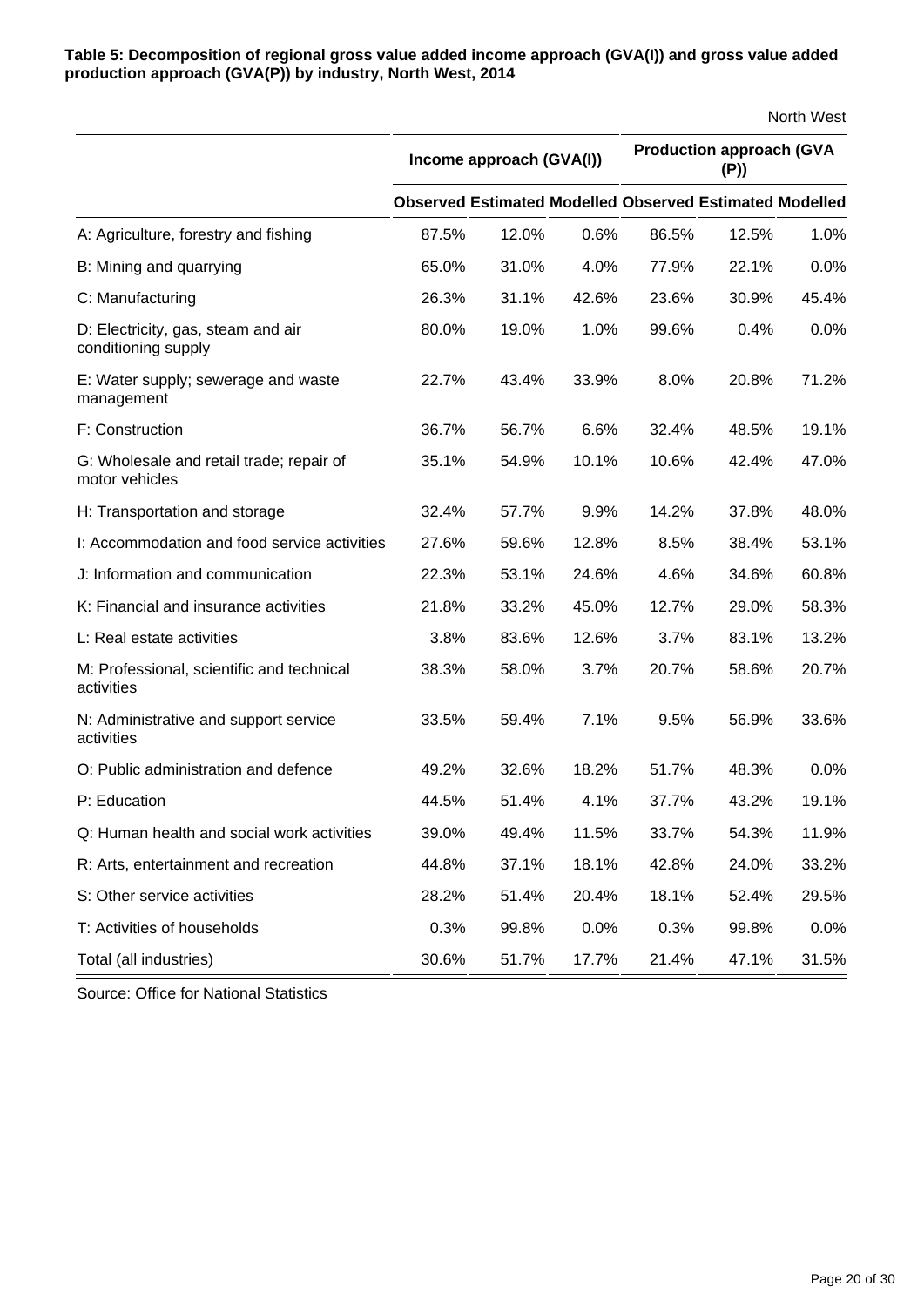| Table 6: Decomposition of regional gross value added income approach (GVA(I)) and gross value added |
|-----------------------------------------------------------------------------------------------------|
| production approach (GVA(P)) by industry, Yorkshire and The Humber, 2014                            |

|                                                            | Income approach (GVA(I)) |       |       |       | <b>Production approach (GVA</b><br>(P)                         |       |
|------------------------------------------------------------|--------------------------|-------|-------|-------|----------------------------------------------------------------|-------|
|                                                            |                          |       |       |       | <b>Observed Estimated Modelled Observed Estimated Modelled</b> |       |
| A: Agriculture, forestry and fishing                       | 87.9%                    | 11.7% | 0.4%  | 87.1% | 12.8%                                                          | 0.1%  |
| B: Mining and quarrying                                    | 31.6%                    | 51.7% | 16.7% | 30.9% | 22.1%                                                          | 47.1% |
| C: Manufacturing                                           | 23.0%                    | 37.1% | 39.9% | 20.9% | 36.5%                                                          | 42.6% |
| D: Electricity, gas, steam and air<br>conditioning supply  | 19.7%                    | 17.4% | 62.9% | 0.8%  | 0.1%                                                           | 99.1% |
| E: Water supply; sewerage and waste<br>management          | 21.0%                    | 35.3% | 43.6% | 7.5%  | 21.1%                                                          | 71.5% |
| F: Construction                                            | 37.6%                    | 56.9% | 5.5%  | 33.9% | 52.8%                                                          | 13.3% |
| G: Wholesale and retail trade; repair of<br>motor vehicles | 33.4%                    | 55.0% | 11.6% | 5.7%  | 42.7%                                                          | 51.7% |
| H: Transportation and storage                              | 36.8%                    | 52.5% | 10.7% | 17.4% | 33.8%                                                          | 48.8% |
| I: Accommodation and food service activities               | 28.8%                    | 66.4% | 4.8%  | 10.8% | 70.4%                                                          | 18.8% |
| J: Information and communication                           | 27.7%                    | 63.8% | 8.5%  | 10.4% | 58.0%                                                          | 31.6% |
| K: Financial and insurance activities                      | 26.5%                    | 28.5% | 44.9% | 11.5% | 19.4%                                                          | 69.1% |
| L: Real estate activities                                  | 3.5%                     | 84.5% | 12.0% | 2.3%  | 91.1%                                                          | 6.6%  |
| M: Professional, scientific and technical<br>activities    | 38.4%                    | 58.7% | 2.8%  | 14.7% | 65.3%                                                          | 19.9% |
| N: Administrative and support service<br>activities        | 37.9%                    | 59.3% | 2.8%  | 19.9% | 57.6%                                                          | 22.6% |
| O: Public administration and defence                       | 47.2%                    | 30.0% | 22.8% | 51.7% | 48.3%                                                          | 0.0%  |
| P: Education                                               | 44.7%                    | 51.1% | 4.2%  | 58.4% | 36.7%                                                          | 4.9%  |
| Q: Human health and social work activities                 | 39.4%                    | 49.2% | 11.4% | 33.1% | 57.5%                                                          | 9.4%  |
| R: Arts, entertainment and recreation                      | 39.3%                    | 50.7% | 10.0% | 14.4% | 78.7%                                                          | 6.9%  |
| S: Other service activities                                | 29.2%                    | 45.9% | 24.9% | 14.0% | 58.5%                                                          | 27.5% |
| T: Activities of households                                | 0.3%                     | 99.8% | 0.0%  | 0.3%  | 99.8%                                                          | 0.0%  |
| Total (all industries)                                     | 30.7%                    | 51.9% | 17.4% | 21.9% | 50.4%                                                          | 27.7% |

Yorkshire and The Humber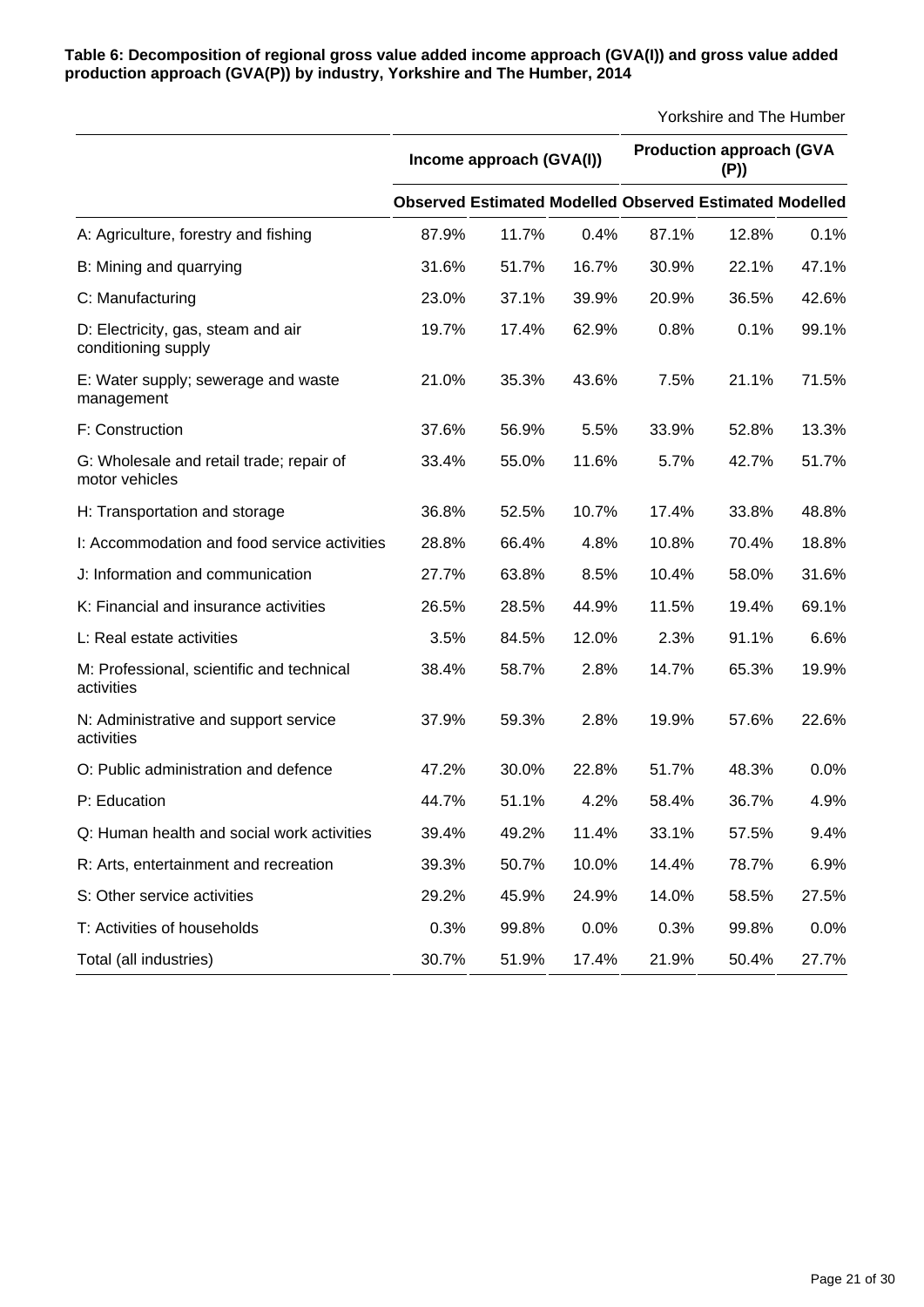**Table 7: Decomposition of regional gross value added income approach (GVA(I)) and gross value added production approach (GVA(P)) by industry, East Midlands, 2014**

|                                                            |                          |                                                                |       |                                        |       | East Midlands |  |
|------------------------------------------------------------|--------------------------|----------------------------------------------------------------|-------|----------------------------------------|-------|---------------|--|
|                                                            | Income approach (GVA(I)) |                                                                |       | <b>Production approach (GVA</b><br>(P) |       |               |  |
|                                                            |                          | <b>Observed Estimated Modelled Observed Estimated Modelled</b> |       |                                        |       |               |  |
| A: Agriculture, forestry and fishing                       | 88.6%                    | 11.0%                                                          | 0.5%  | 88.4%                                  | 11.4% | 0.3%          |  |
| B: Mining and quarrying                                    | 26.3%                    | 23.5%                                                          | 50.2% | 3.8%                                   | 7.8%  | 88.4%         |  |
| C: Manufacturing                                           | 25.9%                    | 39.3%                                                          | 34.7% | 29.0%                                  | 47.2% | 23.9%         |  |
| D: Electricity, gas, steam and air<br>conditioning supply  | 18.0%                    | 15.9%                                                          | 66.1% | 0.2%                                   | 0.4%  | 99.4%         |  |
| E: Water supply; sewerage and waste<br>management          | 26.8%                    | 62.9%                                                          | 10.3% | 16.8%                                  | 62.7% | 20.6%         |  |
| F: Construction                                            | 36.5%                    | 55.9%                                                          | 7.6%  | 34.0%                                  | 48.7% | 17.3%         |  |
| G: Wholesale and retail trade; repair of<br>motor vehicles | 32.1%                    | 54.1%                                                          | 13.8% | 5.3%                                   | 38.8% | 56.0%         |  |
| H: Transportation and storage                              | 35.8%                    | 56.3%                                                          | 7.9%  | 18.0%                                  | 45.9% | 36.1%         |  |
| I: Accommodation and food service activities               | 26.5%                    | 66.0%                                                          | 7.5%  | 9.5%                                   | 64.9% | 25.6%         |  |
| J: Information and communication                           | 23.6%                    | 63.4%                                                          | 13.0% | 5.2%                                   | 58.7% | 36.1%         |  |
| K: Financial and insurance activities                      | 24.9%                    | 30.0%                                                          | 45.1% | 6.7%                                   | 18.5% | 74.8%         |  |
| L: Real estate activities                                  | 3.7%                     | 84.3%                                                          | 12.0% | 1.5%                                   | 93.2% | 5.2%          |  |
| M: Professional, scientific and technical<br>activities    | 38.3%                    | 57.5%                                                          | 4.2%  | 15.3%                                  | 60.9% | 23.9%         |  |
| N: Administrative and support service<br>activities        | 36.6%                    | 57.7%                                                          | 5.7%  | 11.2%                                  | 58.7% | 30.1%         |  |
| O: Public administration and defence                       | 40.7%                    | 28.9%                                                          | 30.4% | 51.7%                                  | 48.3% | 0.0%          |  |
| P: Education                                               | 42.9%                    | 53.1%                                                          | 4.0%  | 52.1%                                  | 32.9% | 15.0%         |  |
| Q: Human health and social work activities                 | 38.6%                    | 49.6%                                                          | 11.8% | 31.9%                                  | 56.1% | 12.0%         |  |
| R: Arts, entertainment and recreation                      | 37.6%                    | 55.3%                                                          | 7.1%  | 25.8%                                  | 69.5% | 4.7%          |  |
| S: Other service activities                                | 28.6%                    | 50.7%                                                          | 20.8% | 18.5%                                  | 57.4% | 24.1%         |  |
| T: Activities of households                                | 0.3%                     | 99.8%                                                          | 0.0%  | 0.3%                                   | 99.8% | 0.0%          |  |
| Total (all industries)                                     | 29.8%                    | 52.4%                                                          | 17.7% | 21.3%                                  | 51.3% | 27.4%         |  |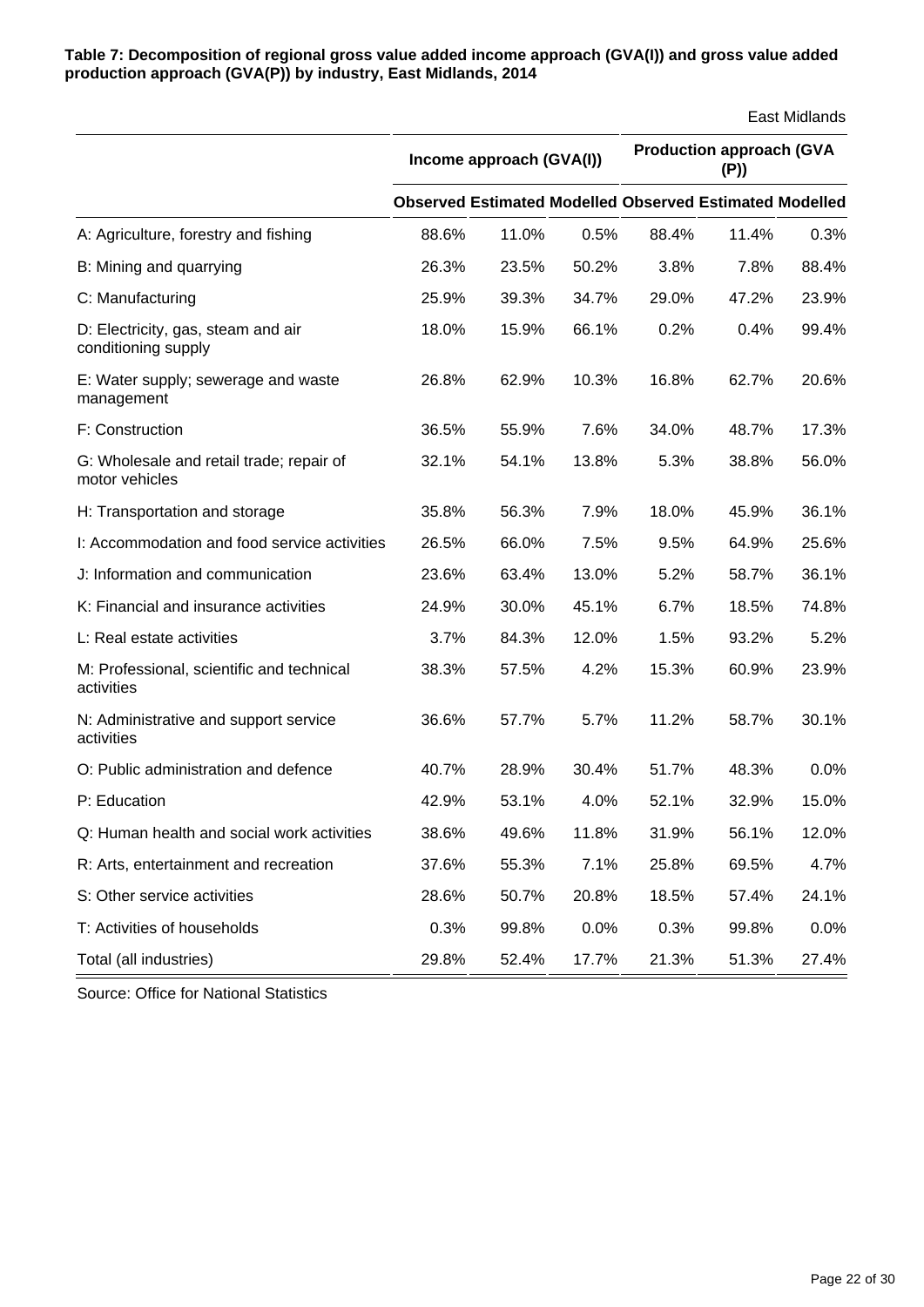**Table 8: Decomposition of regional gross value added income approach (GVA(I)) and gross value added production approach (GVA(P)) by industry, West Midlands, 2014**

|                                                            |       |                                                                |       |       |                                        | <b>West Midlands</b> |  |  |
|------------------------------------------------------------|-------|----------------------------------------------------------------|-------|-------|----------------------------------------|----------------------|--|--|
|                                                            |       | Income approach (GVA(I))                                       |       |       | <b>Production approach (GVA</b><br>(P) |                      |  |  |
|                                                            |       | <b>Observed Estimated Modelled Observed Estimated Modelled</b> |       |       |                                        |                      |  |  |
| A: Agriculture, forestry and fishing                       | 88.8% | 11.0%                                                          | 0.1%  | 88.0% | 12.0%                                  | 0.0%                 |  |  |
| B: Mining and quarrying                                    | 70.2% | 24.7%                                                          | 5.0%  | 77.9% | 22.1%                                  | 0.0%                 |  |  |
| C: Manufacturing                                           | 22.8% | 32.8%                                                          | 44.4% | 20.0% | 32.1%                                  | 47.9%                |  |  |
| D: Electricity, gas, steam and air<br>conditioning supply  | 21.2% | 16.0%                                                          | 62.8% | 4.3%  | 0.4%                                   | 95.3%                |  |  |
| E: Water supply; sewerage and waste<br>management          | 21.4% | 38.0%                                                          | 40.6% | 8.3%  | 28.2%                                  | 63.4%                |  |  |
| F: Construction                                            | 37.2% | 55.4%                                                          | 7.4%  | 31.0% | 46.4%                                  | 22.6%                |  |  |
| G: Wholesale and retail trade; repair of<br>motor vehicles | 34.0% | 56.1%                                                          | 9.9%  | 14.2% | 78.0%                                  | 7.8%                 |  |  |
| H: Transportation and storage                              | 34.5% | 56.4%                                                          | 9.1%  | 12.7% | 27.9%                                  | 59.4%                |  |  |
| I: Accommodation and food service activities               | 33.3% | 56.2%                                                          | 10.5% | 21.9% | 45.2%                                  | 32.9%                |  |  |
| J: Information and communication                           | 24.3% | 60.3%                                                          | 15.4% | 12.2% | 45.0%                                  | 42.9%                |  |  |
| K: Financial and insurance activities                      | 24.1% | 30.1%                                                          | 45.8% | 15.5% | 29.5%                                  | 54.9%                |  |  |
| L: Real estate activities                                  | 4.7%  | 83.2%                                                          | 12.1% | 4.9%  | 88.1%                                  | 7.0%                 |  |  |
| M: Professional, scientific and technical<br>activities    | 37.7% | 59.9%                                                          | 2.4%  | 16.1% | 72.6%                                  | 11.4%                |  |  |
| N: Administrative and support service<br>activities        | 34.2% | 60.3%                                                          | 5.5%  | 9.5%  | 55.1%                                  | 35.4%                |  |  |
| O: Public administration and defence                       | 45.3% | 31.2%                                                          | 23.5% | 51.7% | 48.3%                                  | 0.0%                 |  |  |
| P: Education                                               | 44.0% | 52.0%                                                          | 4.0%  | 45.5% | 37.1%                                  | 17.4%                |  |  |
| Q: Human health and social work activities                 | 38.2% | 50.4%                                                          | 11.4% | 31.4% | 46.5%                                  | 22.1%                |  |  |
| R: Arts, entertainment and recreation                      | 43.1% | 49.4%                                                          | 7.5%  | 27.4% | 45.1%                                  | 27.5%                |  |  |
| S: Other service activities                                | 29.9% | 53.4%                                                          | 16.7% | 19.4% | 48.8%                                  | 31.8%                |  |  |
| T: Activities of households                                | 0.3%  | 99.8%                                                          | 0.0%  | 0.3%  | 99.8%                                  | 0.0%                 |  |  |
| Total (all industries)                                     | 29.7% | 51.8%                                                          | 18.5% | 20.8% | 51.5%                                  | 27.7%                |  |  |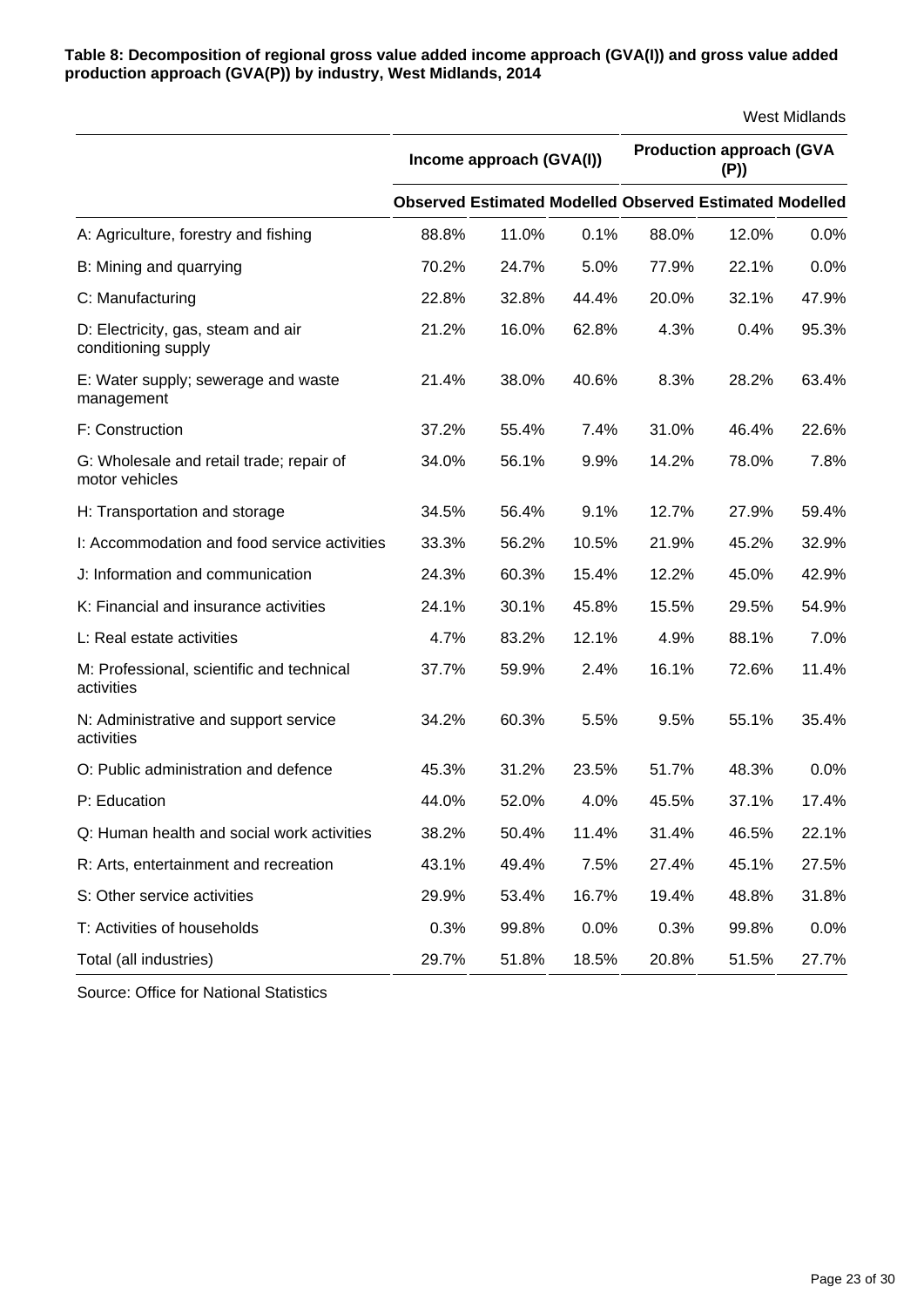| Table 9: Decomposition of regional gross value added income approach (GVA(I)) and gross value added |
|-----------------------------------------------------------------------------------------------------|
| production approach (GVA(P)) by industry, East of England, 2014                                     |

|                                                            |                          |                                                                |       |       |                                        | East of England |
|------------------------------------------------------------|--------------------------|----------------------------------------------------------------|-------|-------|----------------------------------------|-----------------|
|                                                            | Income approach (GVA(I)) |                                                                |       |       | <b>Production approach (GVA</b><br>(P) |                 |
|                                                            |                          | <b>Observed Estimated Modelled Observed Estimated Modelled</b> |       |       |                                        |                 |
| A: Agriculture, forestry and fishing                       | 88.5%                    | 11.2%                                                          | 0.3%  | 88.0% | 11.3%                                  | 0.8%            |
| B: Mining and quarrying                                    | 28.8%                    | 65.1%                                                          | 6.1%  | 20.9% | 69.9%                                  | 9.2%            |
| C: Manufacturing                                           | 19.2%                    | 34.6%                                                          | 46.2% | 15.2% | 31.4%                                  | 53.4%           |
| D: Electricity, gas, steam and air<br>conditioning supply  | 81.6%                    | 15.4%                                                          | 2.9%  | 92.9% | 0.4%                                   | 6.7%            |
| E: Water supply; sewerage and waste<br>management          | 20.4%                    | 37.1%                                                          | 42.6% | 8.2%  | 22.6%                                  | 69.2%           |
| F: Construction                                            | 41.0%                    | 55.2%                                                          | 3.8%  | 33.5% | 56.6%                                  | 9.8%            |
| G: Wholesale and retail trade; repair of<br>motor vehicles | 34.8%                    | 53.9%                                                          | 11.3% | 11.9% | 52.8%                                  | 35.3%           |
| H: Transportation and storage                              | 37.4%                    | 56.7%                                                          | 5.8%  | 26.4% | 49.9%                                  | 23.7%           |
| I: Accommodation and food service activities               | 28.4%                    | 70.0%                                                          | 1.7%  | 13.8% | 78.3%                                  | 8.0%            |
| J: Information and communication                           | 21.0%                    | 71.1%                                                          | 8.0%  | 9.1%  | 68.7%                                  | 22.2%           |
| K: Financial and insurance activities                      | 22.2%                    | 31.3%                                                          | 46.5% | 17.6% | 35.7%                                  | 46.8%           |
| L: Real estate activities                                  | 3.9%                     | 83.8%                                                          | 12.3% | 1.8%  | 90.6%                                  | 7.6%            |
| M: Professional, scientific and technical<br>activities    | 42.8%                    | 55.0%                                                          | 2.2%  | 15.7% | 76.0%                                  | 8.3%            |
| N: Administrative and support service<br>activities        | 35.0%                    | 60.9%                                                          | 4.2%  | 14.6% | 59.0%                                  | 26.5%           |
| O: Public administration and defence                       | 40.3%                    | 30.3%                                                          | 29.4% | 51.7% | 48.3%                                  | 0.0%            |
| P: Education                                               | 43.3%                    | 52.4%                                                          | 4.3%  | 42.8% | 53.5%                                  | 3.8%            |
| Q: Human health and social work activities                 | 40.3%                    | 46.9%                                                          | 12.8% | 34.6% | 50.3%                                  | 15.1%           |
| R: Arts, entertainment and recreation                      | 41.9%                    | 47.1%                                                          | 11.1% | 14.5% | 76.6%                                  | 8.9%            |
| S: Other service activities                                | 29.0%                    | 52.3%                                                          | 18.7% | 16.0% | 59.3%                                  | 24.7%           |
| T: Activities of households                                | 0.3%                     | 99.8%                                                          | 0.0%  | 0.3%  | 99.8%                                  | 0.0%            |
| Total (all industries)                                     | 30.2%                    | 54.3%                                                          | 15.4% | 20.8% | 57.5%                                  | 21.7%           |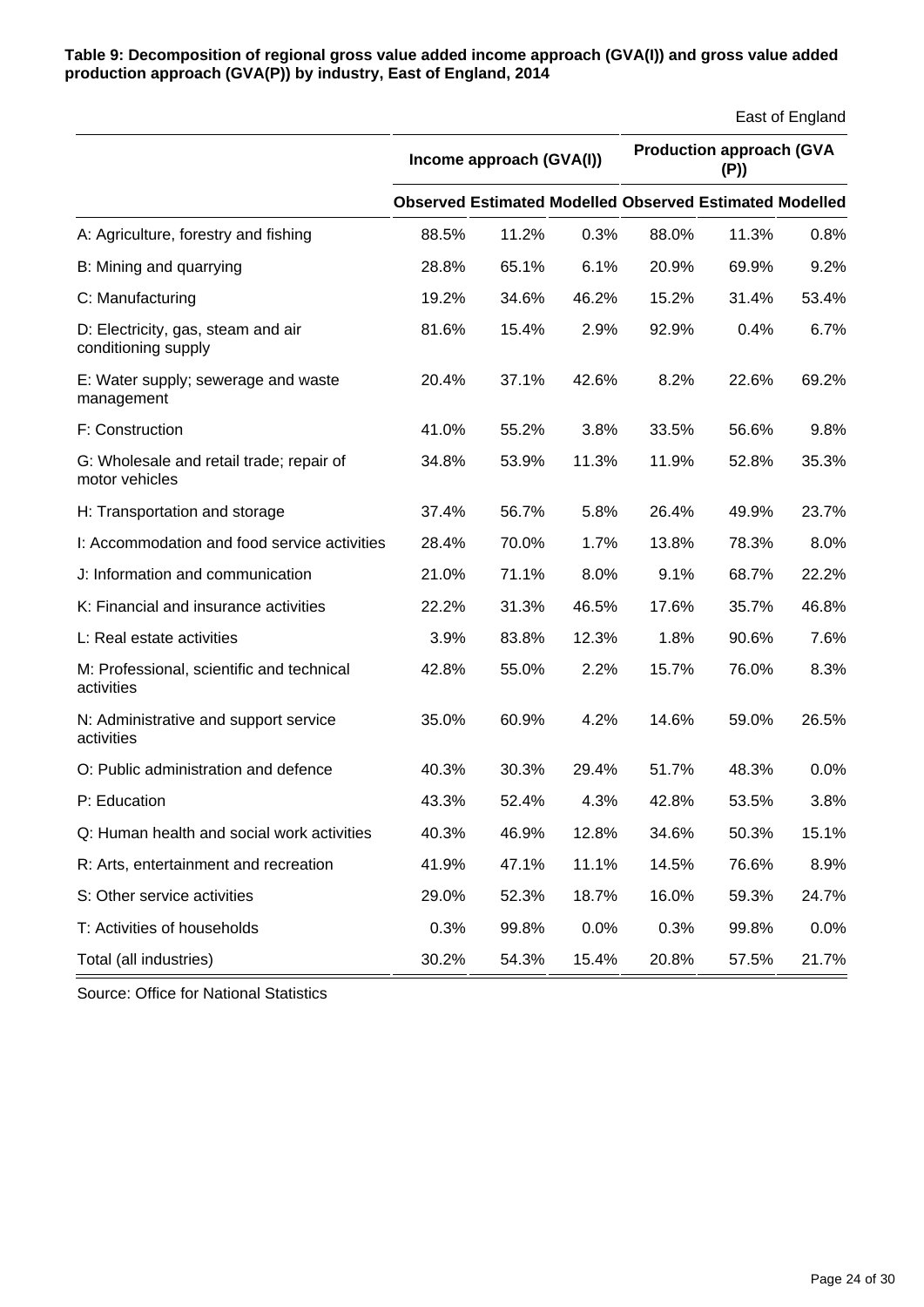**Table 10: Decomposition of regional gross value added income approach (GVA(I)) and gross value added production approach (GVA(P)) by industry, London, 2014**

|                                                            |                          |                                                                |       |                                         |       | London |  |
|------------------------------------------------------------|--------------------------|----------------------------------------------------------------|-------|-----------------------------------------|-------|--------|--|
|                                                            | Income approach (GVA(I)) |                                                                |       | <b>Production approach (GVA</b><br>(P)) |       |        |  |
|                                                            |                          | <b>Observed Estimated Modelled Observed Estimated Modelled</b> |       |                                         |       |        |  |
| A: Agriculture, forestry and fishing                       | 72.3%                    | 26.4%                                                          | 1.3%  | 57.6%                                   | 42.4% | 0.0%   |  |
| B: Mining and quarrying                                    | 50.3%                    | 25.3%                                                          | 24.4% | 59.7%                                   | 3.9%  | 36.4%  |  |
| C: Manufacturing                                           | 23.2%                    | 48.4%                                                          | 28.4% | 17.7%                                   | 54.5% | 27.9%  |  |
| D: Electricity, gas, steam and air<br>conditioning supply  | 60.3%                    | 35.5%                                                          | 4.1%  | 61.7%                                   | 25.9% | 12.5%  |  |
| E: Water supply; sewerage and waste<br>management          | 35.4%                    | 50.3%                                                          | 14.3% | 23.0%                                   | 37.8% | 39.2%  |  |
| F: Construction                                            | 43.8%                    | 47.6%                                                          | 8.6%  | 41.0%                                   | 42.5% | 16.5%  |  |
| G: Wholesale and retail trade; repair of<br>motor vehicles | 34.8%                    | 46.2%                                                          | 19.0% | 8.3%                                    | 22.7% | 68.9%  |  |
| H: Transportation and storage                              | 42.1%                    | 42.3%                                                          | 15.6% | 31.2%                                   | 14.6% | 54.2%  |  |
| I: Accommodation and food service activities               | 31.2%                    | 58.8%                                                          | 10.0% | 13.9%                                   | 36.2% | 49.8%  |  |
| J: Information and communication                           | 26.5%                    | 56.8%                                                          | 16.7% | 18.5%                                   | 33.5% | 47.9%  |  |
| K: Financial and insurance activities                      | 22.3%                    | 35.4%                                                          | 42.3% | 14.1%                                   | 31.1% | 54.8%  |  |
| L: Real estate activities                                  | 4.8%                     | 83.0%                                                          | 12.2% | 3.6%                                    | 88.3% | 8.1%   |  |
| M: Professional, scientific and technical<br>activities    | 41.8%                    | 53.4%                                                          | 4.7%  | 26.6%                                   | 43.8% | 29.6%  |  |
| N: Administrative and support service<br>activities        | 33.8%                    | 56.1%                                                          | 10.0% | 15.8%                                   | 47.9% | 36.3%  |  |
| O: Public administration and defence                       | 51.8%                    | 35.2%                                                          | 13.0% | 51.7%                                   | 48.3% | 0.0%   |  |
| P: Education                                               | 43.8%                    | 51.6%                                                          | 4.6%  | 39.4%                                   | 40.9% | 19.8%  |  |
| Q: Human health and social work activities                 | 39.5%                    | 50.4%                                                          | 10.1% | 33.4%                                   | 45.6% | 20.9%  |  |
| R: Arts, entertainment and recreation                      | 45.6%                    | 32.2%                                                          | 22.2% | 12.0%                                   | 25.0% | 63.0%  |  |
| S: Other service activities                                | 22.3%                    | 66.7%                                                          | 11.0% | 23.4%                                   | 51.3% | 25.3%  |  |
| T: Activities of households                                | 0.3%                     | 99.8%                                                          | 0.0%  | 0.3%                                    | 99.8% | 0.0%   |  |
| Total (all industries)                                     | 29.8%                    | 53.5%                                                          | 16.7% | 20.2%                                   | 44.7% | 35.1%  |  |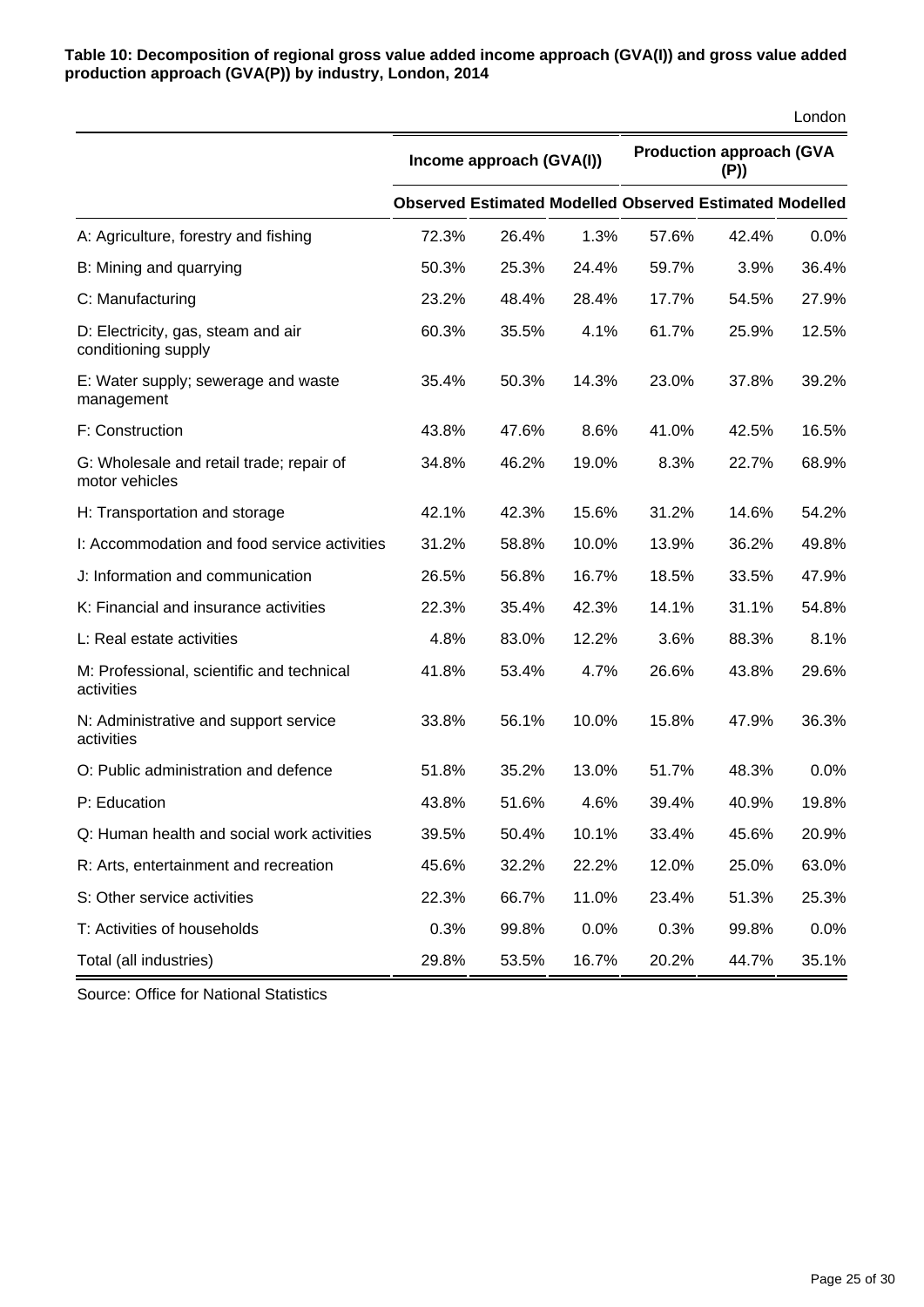**Table 11: Decomposition of regional gross value added income approach (GVA(I)) and gross value added production approach (GVA(P)) by industry, South East, 2014**

|                                                            |                          |                                                                |       |                                         |       | South East |
|------------------------------------------------------------|--------------------------|----------------------------------------------------------------|-------|-----------------------------------------|-------|------------|
|                                                            | Income approach (GVA(I)) |                                                                |       | <b>Production approach (GVA</b><br>(P)) |       |            |
|                                                            |                          | <b>Observed Estimated Modelled Observed Estimated Modelled</b> |       |                                         |       |            |
| A: Agriculture, forestry and fishing                       | 86.0%                    | 13.6%                                                          | 0.4%  | 84.7%                                   | 15.3% | 0.0%       |
| B: Mining and quarrying                                    | 29.6%                    | 26.4%                                                          | 43.9% | 9.6%                                    | 3.6%  | 86.8%      |
| C: Manufacturing                                           | 25.1%                    | 34.4%                                                          | 40.4% | 24.5%                                   | 35.9% | 39.6%      |
| D: Electricity, gas, steam and air<br>conditioning supply  | 29.4%                    | 19.4%                                                          | 51.2% | 12.5%                                   | 4.1%  | 83.4%      |
| E: Water supply; sewerage and waste<br>management          | 24.8%                    | 35.2%                                                          | 40.0% | 12.0%                                   | 23.0% | 65.0%      |
| F: Construction                                            | 39.6%                    | 51.1%                                                          | 9.3%  | 31.7%                                   | 39.7% | 28.6%      |
| G: Wholesale and retail trade; repair of<br>motor vehicles | 32.8%                    | 49.9%                                                          | 17.3% | 9.2%                                    | 28.0% | 62.8%      |
| H: Transportation and storage                              | 33.9%                    | 52.6%                                                          | 13.5% | 16.6%                                   | 19.8% | 63.6%      |
| I: Accommodation and food service activities               | 30.0%                    | 57.7%                                                          | 12.3% | 8.0%                                    | 34.1% | 57.9%      |
| J: Information and communication                           | 21.1%                    | 56.7%                                                          | 22.2% | 9.7%                                    | 26.5% | 63.8%      |
| K: Financial and insurance activities                      | 24.1%                    | 30.6%                                                          | 45.3% | 23.0%                                   | 42.0% | 35.0%      |
| L: Real estate activities                                  | 3.3%                     | 84.4%                                                          | 12.3% | 1.5%                                    | 91.1% | 7.4%       |
| M: Professional, scientific and technical<br>activities    | 41.1%                    | 55.3%                                                          | 3.6%  | 20.3%                                   | 53.8% | 25.9%      |
| N: Administrative and support service<br>activities        | 34.5%                    | 55.5%                                                          | 10.1% | 16.6%                                   | 43.8% | 39.6%      |
| O: Public administration and defence                       | 42.8%                    | 28.7%                                                          | 28.4% | 51.7%                                   | 48.3% | 0.0%       |
| P: Education                                               | 43.7%                    | 52.1%                                                          | 4.2%  | 40.5%                                   | 44.3% | 15.3%      |
| Q: Human health and social work activities                 | 40.5%                    | 47.8%                                                          | 11.8% | 31.6%                                   | 46.2% | 22.2%      |
| R: Arts, entertainment and recreation                      | 40.6%                    | 54.2%                                                          | 5.1%  | 16.4%                                   | 60.8% | 22.7%      |
| S: Other service activities                                | 25.8%                    | 57.3%                                                          | 17.0% | 17.5%                                   | 51.1% | 31.5%      |
| T: Activities of households                                | 0.3%                     | 99.8%                                                          | 0.0%  | 0.3%                                    | 99.8% | 0.0%       |
| Total (all industries)                                     | 28.9%                    | 53.2%                                                          | 17.9% | 18.7%                                   | 45.8% | 35.5%      |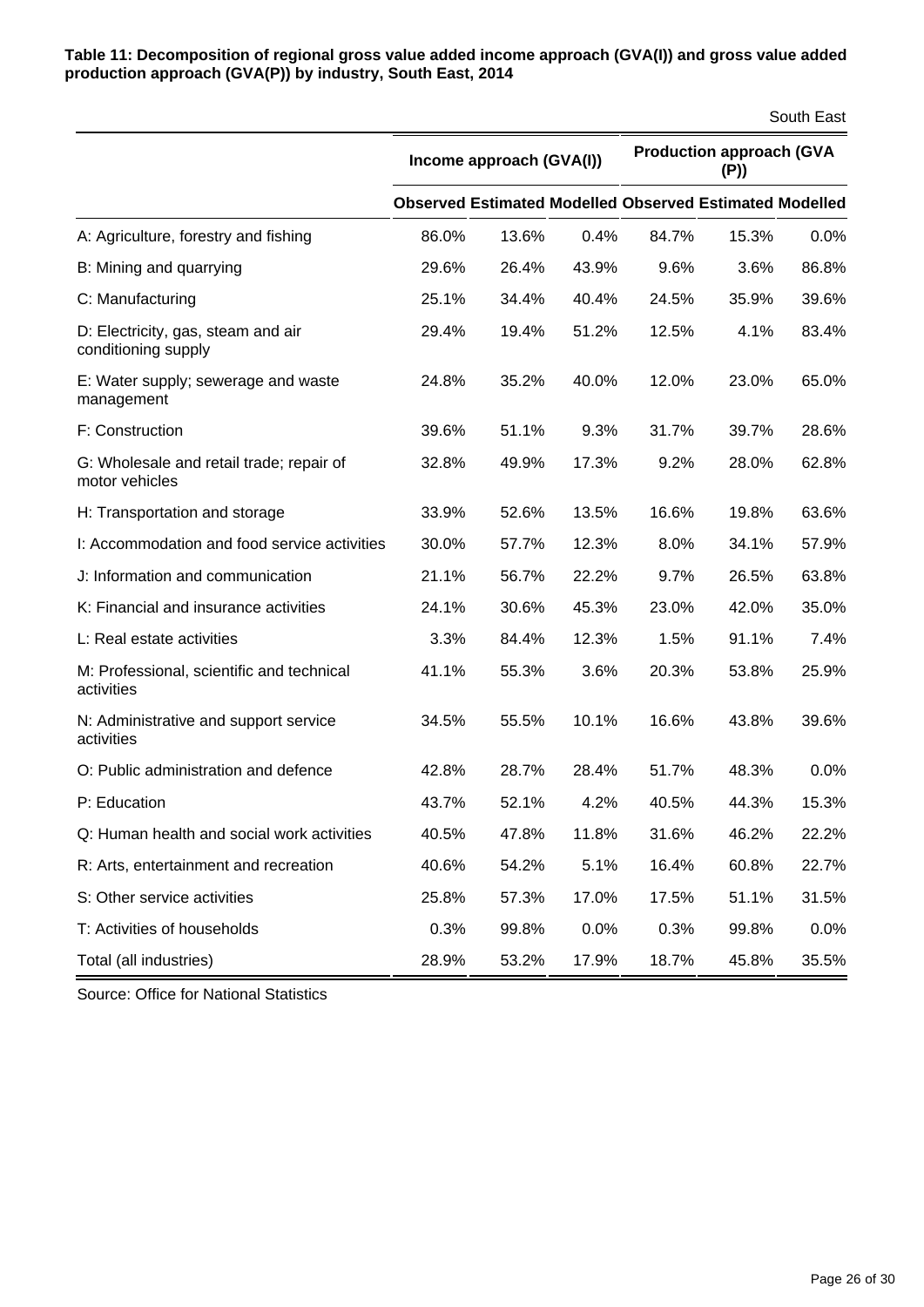**Table 12: Decomposition of regional gross value added income approach (GVA(I)) and gross value added production approach (GVA(P)) by industry, South West, 2014**

|                                                            |                          |                                                                |       |                                        |       | South West |
|------------------------------------------------------------|--------------------------|----------------------------------------------------------------|-------|----------------------------------------|-------|------------|
|                                                            | Income approach (GVA(I)) |                                                                |       | <b>Production approach (GVA</b><br>(P) |       |            |
|                                                            |                          | <b>Observed Estimated Modelled Observed Estimated Modelled</b> |       |                                        |       |            |
| A: Agriculture, forestry and fishing                       | 86.4%                    | 13.1%                                                          | 0.5%  | 84.6%                                  | 15.4% | 0.0%       |
| B: Mining and quarrying                                    | 29.5%                    | 27.8%                                                          | 42.7% | 11.2%                                  | 22.1% | 66.7%      |
| C: Manufacturing                                           | 32.0%                    | 40.5%                                                          | 27.5% | 30.9%                                  | 40.4% | 28.7%      |
| D: Electricity, gas, steam and air<br>conditioning supply  | 27.1%                    | 19.5%                                                          | 53.4% | 11.0%                                  | 6.1%  | 82.9%      |
| E: Water supply; sewerage and waste<br>management          | 21.2%                    | 34.2%                                                          | 44.5% | 11.7%                                  | 15.8% | 72.4%      |
| F: Construction                                            | 39.7%                    | 56.2%                                                          | 4.1%  | 34.3%                                  | 59.5% | 6.3%       |
| G: Wholesale and retail trade; repair of<br>motor vehicles | 34.7%                    | 58.5%                                                          | 6.7%  | 10.5%                                  | 65.2% | 24.3%      |
| H: Transportation and storage                              | 40.4%                    | 53.3%                                                          | 6.3%  | 17.6%                                  | 52.4% | 30.1%      |
| I: Accommodation and food service activities               | 26.3%                    | 66.9%                                                          | 6.7%  | 9.9%                                   | 62.1% | 28.0%      |
| J: Information and communication                           | 23.6%                    | 71.3%                                                          | 5.1%  | 10.1%                                  | 68.1% | 21.8%      |
| K: Financial and insurance activities                      | 24.4%                    | 31.5%                                                          | 44.0% | 16.8%                                  | 34.3% | 49.0%      |
| L: Real estate activities                                  | 3.6%                     | 84.7%                                                          | 11.7% | 3.2%                                   | 92.6% | 4.3%       |
| M: Professional, scientific and technical<br>activities    | 41.1%                    | 57.2%                                                          | 1.7%  | 19.4%                                  | 72.1% | 8.5%       |
| N: Administrative and support service<br>activities        | 31.4%                    | 46.4%                                                          | 22.2% | 7.6%                                   | 38.6% | 53.8%      |
| O: Public administration and defence                       | 43.5%                    | 29.1%                                                          | 27.3% | 51.7%                                  | 48.3% | 0.0%       |
| P: Education                                               | 41.6%                    | 54.3%                                                          | 4.1%  | 45.6%                                  | 45.0% | 9.4%       |
| Q: Human health and social work activities                 | 39.1%                    | 49.4%                                                          | 11.5% | 37.1%                                  | 49.0% | 13.9%      |
| R: Arts, entertainment and recreation                      | 42.1%                    | 53.0%                                                          | 4.8%  | 10.4%                                  | 72.1% | 17.5%      |
| S: Other service activities                                | 30.1%                    | 47.0%                                                          | 22.9% | 18.3%                                  | 62.2% | 19.5%      |
| T: Activities of households                                | 0.3%                     | 99.8%                                                          | 0.0%  | 0.3%                                   | 99.8% | 0.0%       |
| Total (all industries)                                     | 30.7%                    | 54.1%                                                          | 15.2% | 22.2%                                  | 57.0% | 20.8%      |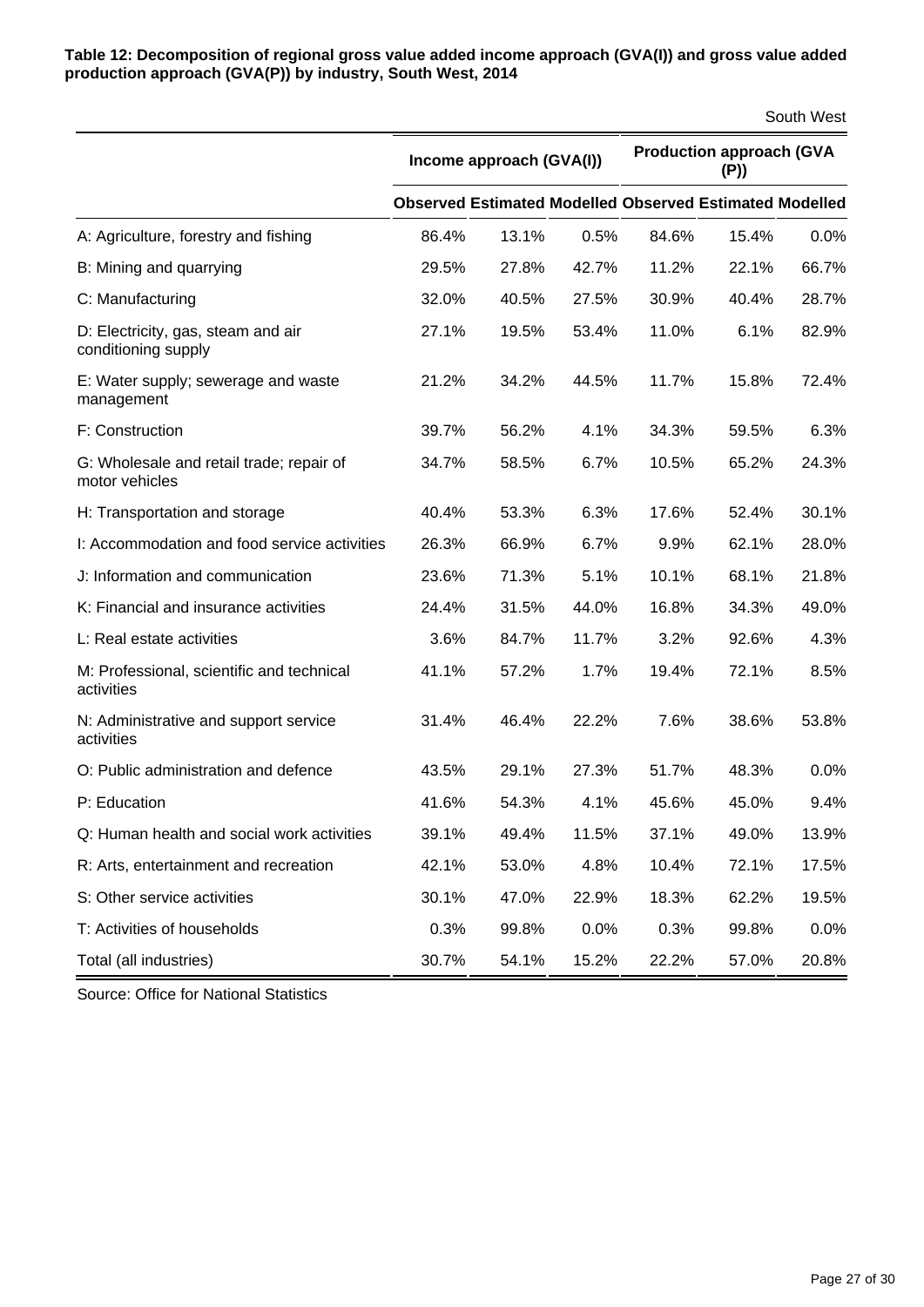**Table 13: Decomposition of regional gross value added income approach (GVA(I)) and gross value added production approach (GVA(P)) by industry, Wales, 2014**

|                                                            |                          |                                                                |       |                                         |       | Wales |  |
|------------------------------------------------------------|--------------------------|----------------------------------------------------------------|-------|-----------------------------------------|-------|-------|--|
|                                                            | Income approach (GVA(I)) |                                                                |       | <b>Production approach (GVA</b><br>(P)) |       |       |  |
|                                                            |                          | <b>Observed Estimated Modelled Observed Estimated Modelled</b> |       |                                         |       |       |  |
| A: Agriculture, forestry and fishing                       | 84.9%                    | 14.4%                                                          | 0.7%  | 81.8%                                   | 17.9% | 0.4%  |  |
| B: Mining and quarrying                                    | 42.8%                    | 38.0%                                                          | 19.2% | 34.6%                                   | 22.1% | 43.3% |  |
| C: Manufacturing                                           | 25.3%                    | 27.7%                                                          | 47.0% | 21.1%                                   | 26.9% | 52.0% |  |
| D: Electricity, gas, steam and air<br>conditioning supply  | 25.7%                    | 20.4%                                                          | 53.8% | 9.0%                                    | 0.4%  | 90.6% |  |
| E: Water supply; sewerage and waste<br>management          | 24.1%                    | 42.1%                                                          | 33.8% | 8.1%                                    | 38.5% | 53.4% |  |
| F: Construction                                            | 38.6%                    | 54.6%                                                          | 6.9%  | 35.3%                                   | 51.8% | 12.8% |  |
| G: Wholesale and retail trade; repair of<br>motor vehicles | 35.9%                    | 56.8%                                                          | 7.3%  | 7.1%                                    | 70.5% | 22.4% |  |
| H: Transportation and storage                              | 38.5%                    | 52.6%                                                          | 8.9%  | 15.0%                                   | 46.1% | 38.9% |  |
| I: Accommodation and food service activities               | 27.6%                    | 71.4%                                                          | 1.1%  | 14.8%                                   | 84.1% | 1.1%  |  |
| J: Information and communication                           | 27.7%                    | 62.1%                                                          | 10.2% | 7.1%                                    | 68.2% | 24.7% |  |
| K: Financial and insurance activities                      | 25.5%                    | 28.0%                                                          | 46.5% | 20.7%                                   | 35.6% | 43.7% |  |
| L: Real estate activities                                  | 3.6%                     | 84.5%                                                          | 11.8% | 4.0%                                    | 92.7% | 3.4%  |  |
| M: Professional, scientific and technical<br>activities    | 40.4%                    | 56.2%                                                          | 3.4%  | 14.5%                                   | 69.1% | 16.5% |  |
| N: Administrative and support service<br>activities        | 34.3%                    | 61.0%                                                          | 4.8%  | 9.1%                                    | 63.6% | 27.3% |  |
| O: Public administration and defence                       | 44.0%                    | 30.5%                                                          | 25.5% | 51.7%                                   | 48.3% | 0.0%  |  |
| P: Education                                               | 47.9%                    | 47.9%                                                          | 4.2%  | 54.6%                                   | 36.6% | 8.7%  |  |
| Q: Human health and social work activities                 | 39.4%                    | 48.9%                                                          | 11.6% | 32.1%                                   | 57.7% | 10.2% |  |
| R: Arts, entertainment and recreation                      | 44.5%                    | 50.9%                                                          | 4.6%  | 6.3%                                    | 80.2% | 13.5% |  |
| S: Other service activities                                | 31.0%                    | 47.8%                                                          | 21.2% | 15.4%                                   | 65.0% | 19.6% |  |
| T: Activities of households                                | 0.3%                     | 99.8%                                                          | 0.0%  | 0.3%                                    | 99.8% | 0.0%  |  |
| Total (all industries)                                     | 31.4%                    | 49.2%                                                          | 19.4% | 23.0%                                   | 54.2% | 22.8% |  |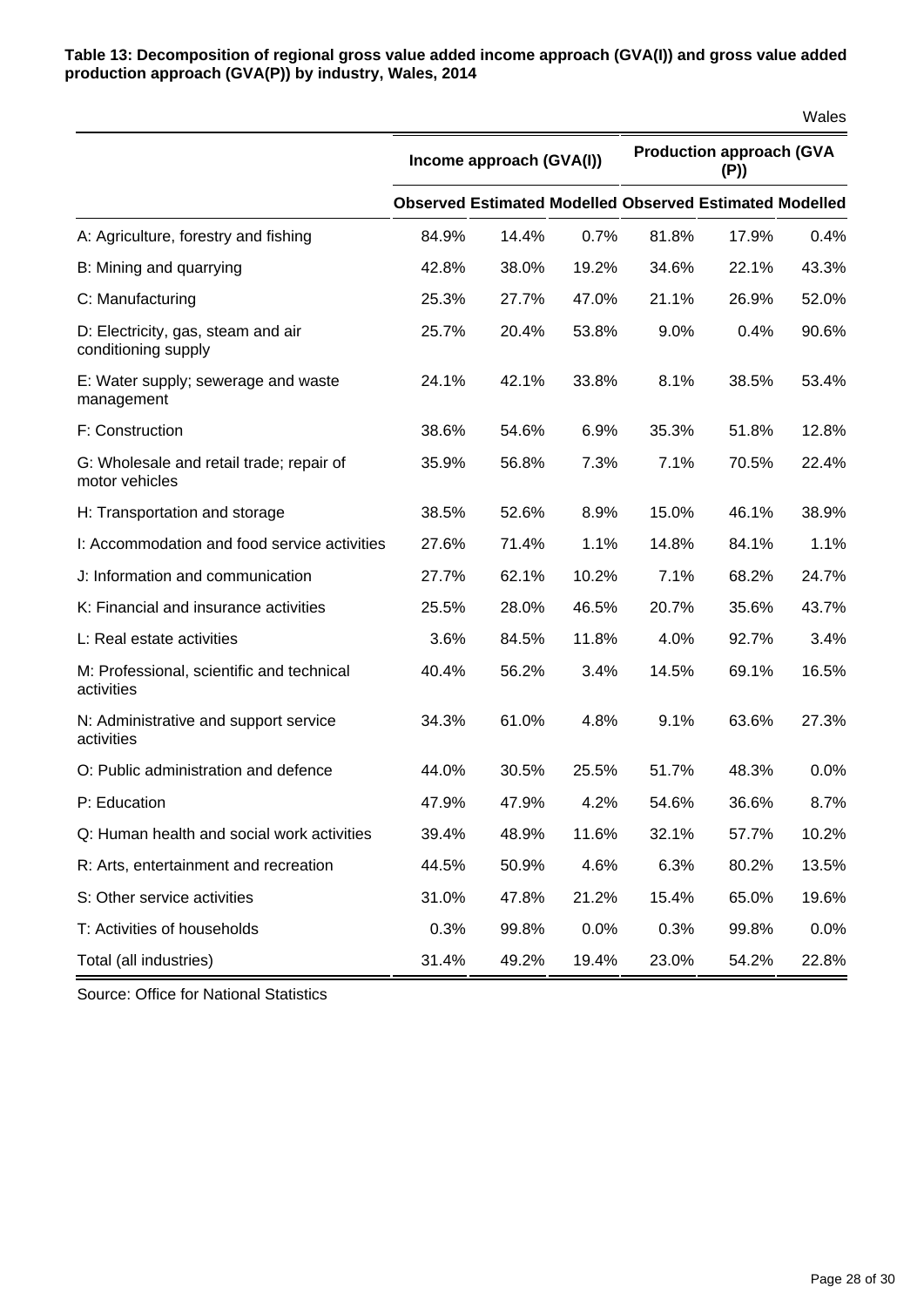**Table 14: Decomposition of regional gross value added income approach (GVA(I)) and gross value added production approach (GVA(P)) by industry, Scotland, 2014**

|                                                            |                          |                                                                |       |                                         |       | Scotland |  |
|------------------------------------------------------------|--------------------------|----------------------------------------------------------------|-------|-----------------------------------------|-------|----------|--|
|                                                            | Income approach (GVA(I)) |                                                                |       | <b>Production approach (GVA</b><br>(P)) |       |          |  |
|                                                            |                          | <b>Observed Estimated Modelled Observed Estimated Modelled</b> |       |                                         |       |          |  |
| A: Agriculture, forestry and fishing                       | 78.0%                    | 20.6%                                                          | 1.4%  | 70.9%                                   | 23.1% | 6.0%     |  |
| B: Mining and quarrying                                    | 51.6%                    | 35.7%                                                          | 12.6% | 47.9%                                   | 4.2%  | 47.8%    |  |
| C: Manufacturing                                           | 23.5%                    | 29.2%                                                          | 47.3% | 20.9%                                   | 29.5% | 49.6%    |  |
| D: Electricity, gas, steam and air<br>conditioning supply  | 16.0%                    | 15.9%                                                          | 68.1% | 1.0%                                    | 0.4%  | 98.6%    |  |
| E: Water supply; sewerage and waste<br>management          | 25.4%                    | 31.8%                                                          | 42.7% | 14.8%                                   | 21.9% | 63.3%    |  |
| F: Construction                                            | 37.2%                    | 56.9%                                                          | 5.8%  | 39.4%                                   | 43.6% | 17.0%    |  |
| G: Wholesale and retail trade; repair of<br>motor vehicles | 37.2%                    | 51.1%                                                          | 11.7% | 17.5%                                   | 66.3% | 16.2%    |  |
| H: Transportation and storage                              | 43.3%                    | 50.7%                                                          | 6.0%  | 30.8%                                   | 41.8% | 27.4%    |  |
| I: Accommodation and food service activities               | 31.7%                    | 63.9%                                                          | 4.4%  | 14.5%                                   | 69.7% | 15.8%    |  |
| J: Information and communication                           | 31.6%                    | 52.5%                                                          | 15.9% | 20.7%                                   | 63.9% | 15.4%    |  |
| K: Financial and insurance activities                      | 27.2%                    | 27.7%                                                          | 45.2% | 21.5%                                   | 30.4% | 48.2%    |  |
| L: Real estate activities                                  | 3.8%                     | 84.4%                                                          | 11.8% | 1.9%                                    | 95.1% | 3.1%     |  |
| M: Professional, scientific and technical<br>activities    | 40.3%                    | 55.8%                                                          | 3.9%  | 22.5%                                   | 58.4% | 19.1%    |  |
| N: Administrative and support service<br>activities        | 40.2%                    | 52.8%                                                          | 7.0%  | 24.4%                                   | 43.6% | 32.0%    |  |
| O: Public administration and defence                       | 48.1%                    | 30.3%                                                          | 21.6% | 51.7%                                   | 48.3% | 0.0%     |  |
| P: Education                                               | 52.5%                    | 42.8%                                                          | 4.7%  | 37.9%                                   | 43.8% | 18.3%    |  |
| Q: Human health and social work activities                 | 42.8%                    | 45.3%                                                          | 11.9% | 37.5%                                   | 41.9% | 20.6%    |  |
| R: Arts, entertainment and recreation                      | 46.5%                    | 47.9%                                                          | 5.6%  | 18.2%                                   | 57.6% | 24.2%    |  |
| S: Other service activities                                | 29.0%                    | 50.8%                                                          | 20.2% | 17.5%                                   | 59.7% | 22.9%    |  |
| T: Activities of households                                | 0.3%                     | 99.8%                                                          | 0.0%  | 0.3%                                    | 99.8% | 0.0%     |  |
| Total (all industries)                                     | 33.7%                    | 47.6%                                                          | 18.7% | 24.9%                                   | 49.8% | 25.2%    |  |